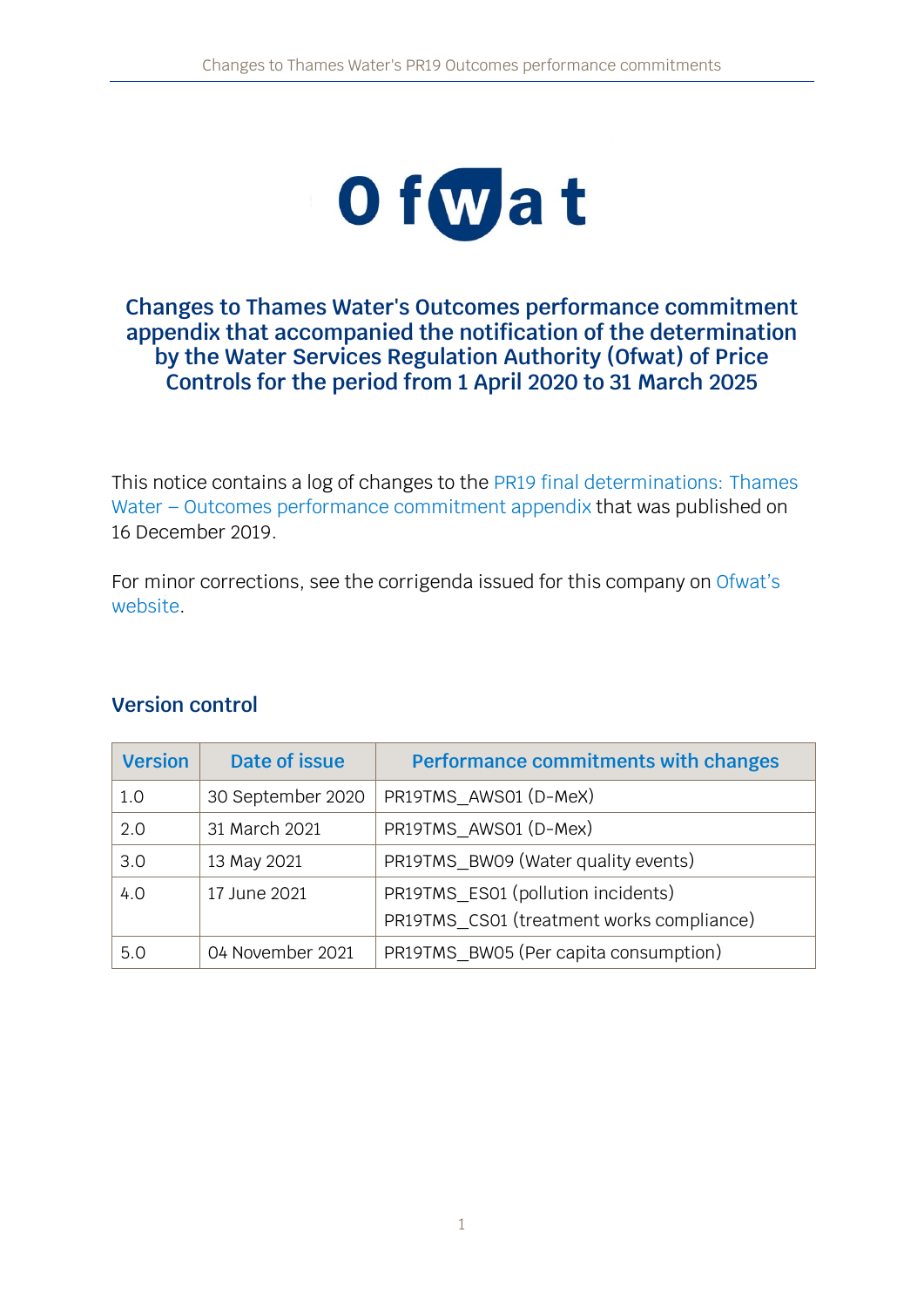## D-MeX

## **PR19TMS\_AWS01**

The detail for this performance commitment is set out on pages 46-49.

Version 1.0 of this change log makes the following changes:

On [page 46](https://www.ofwat.gov.uk/wp-content/uploads/2019/12/PR19-final-determinations-Thames-Water-%E2%80%93-Outcomes-performance-commitment-appendix.pdf#page=47), in the 'Performance commitment definition and parameters' table for:

| <b>Detailed definition of</b><br>performance<br>measure | D-MeX is a measure of customer satisfaction. A<br>company's overall D-MeX score is calculated from two<br>components that contribute equally:<br>qualitative D-MeX score, based on the ratings<br>provided by developer services customers who<br>transacted with the company throughout the<br>reporting year to a customer satisfaction survey;<br>and<br>quantitative D-MeX score, based on the company's<br>performance against a set of selected Water UK<br>performance metrics throughout the reporting<br>year.                                                           |
|---------------------------------------------------------|-----------------------------------------------------------------------------------------------------------------------------------------------------------------------------------------------------------------------------------------------------------------------------------------------------------------------------------------------------------------------------------------------------------------------------------------------------------------------------------------------------------------------------------------------------------------------------------|
|                                                         | The survey results which are used to calculate the<br>qualitative component of the company's D-MeX score will<br>be supplied by a survey agent appointed by Ofwat. This is<br>supplied out of 100 to form the score for the qualitative<br>component of D-MeX.                                                                                                                                                                                                                                                                                                                    |
|                                                         | The set of Water UK performance metrics which are used<br>to calculate the quantitative component of the<br>company's D-MeX score, in place at the time of PR19<br>final determinations publication, are set out in annex 2 of<br>'PR19 final determinations: Customer measure of<br>experience (C-MeX) and developer services measure of<br>experience (D-MeX) policy appendix'. For each metric, a<br>percentage is reported and a simple average of these<br>metrics is taken. This is rescaled to be out of 100 to form<br>the score for the quantitative component of D-MeX. |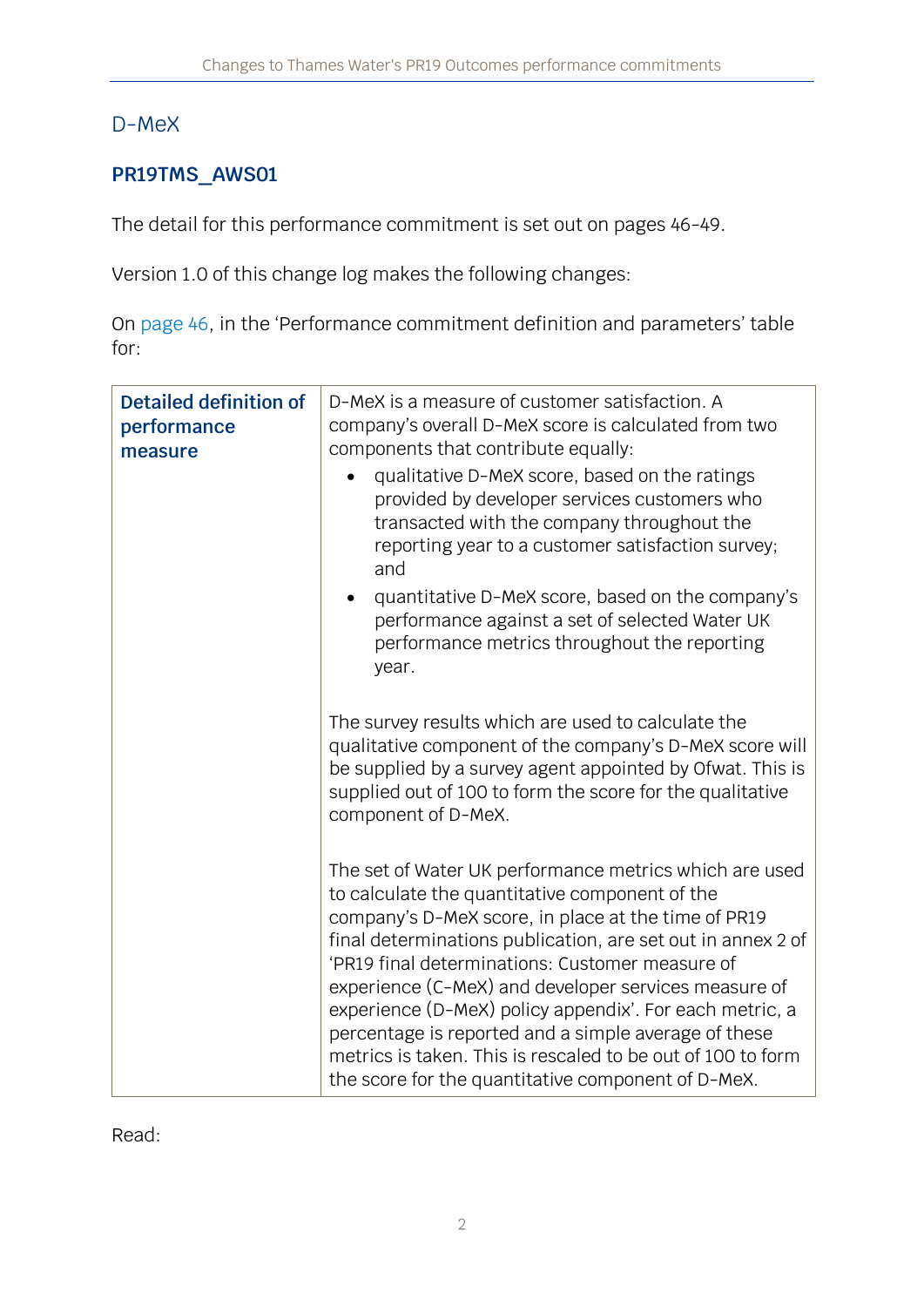| <b>Detailed definition of</b><br>performance<br>measure | D-MeX is a measure of customer satisfaction. A<br>company's overall D-MeX score is calculated from two<br>components that contribute equally:                                                                                                                  |
|---------------------------------------------------------|----------------------------------------------------------------------------------------------------------------------------------------------------------------------------------------------------------------------------------------------------------------|
|                                                         | qualitative D-MeX score, based on the ratings<br>provided by developer services customers who<br>transacted with the company throughout the<br>reporting year to a customer satisfaction survey;<br>and                                                        |
|                                                         | quantitative D-MeX score, based on the company's<br>performance against a set of selected Water UK<br>performance metrics throughout the reporting<br>year.                                                                                                    |
|                                                         | The survey results which are used to calculate the<br>qualitative component of the company's D-MeX score will<br>be supplied by a survey agent appointed by Ofwat. This is<br>supplied out of 100 to form the score for the qualitative<br>component of D-MeX. |
|                                                         | <b>Qualitative metrics</b>                                                                                                                                                                                                                                     |
|                                                         | The metrics which are to be supplied by the company to<br>Ofwat's survey agent for the qualitative component are<br>as follows:                                                                                                                                |
|                                                         | The metrics that apply from 1 April 2020 to 30 September<br>2020 are set out in annex 1 of 'PR19 final determinations:<br>Customer measure of experience (C-MeX) and developer<br>services measure of experience (D-MeX) policy<br>appendix'.                  |
|                                                         | For all companies, from 1 October 2020:                                                                                                                                                                                                                        |
|                                                         | W1.1 Pre-development enquiry $-$ reports issued<br>within target                                                                                                                                                                                               |
|                                                         | W3.1 s45 quotations $-$ within target<br>$\bullet$                                                                                                                                                                                                             |
|                                                         | $W4.1$ s45 service pipe connections $-$ within target<br>$\bullet$                                                                                                                                                                                             |
|                                                         | W6.1 Mains design $<500$ plots – quotations within<br>target                                                                                                                                                                                                   |
|                                                         | W7.1 Mains design $>500$ plots – quotations within<br>target                                                                                                                                                                                                   |
|                                                         | • W8.1 Mains construction within target                                                                                                                                                                                                                        |
|                                                         | W17.1 Mains diversions (without constraints) $-$<br>$\bullet$<br>quotations within target                                                                                                                                                                      |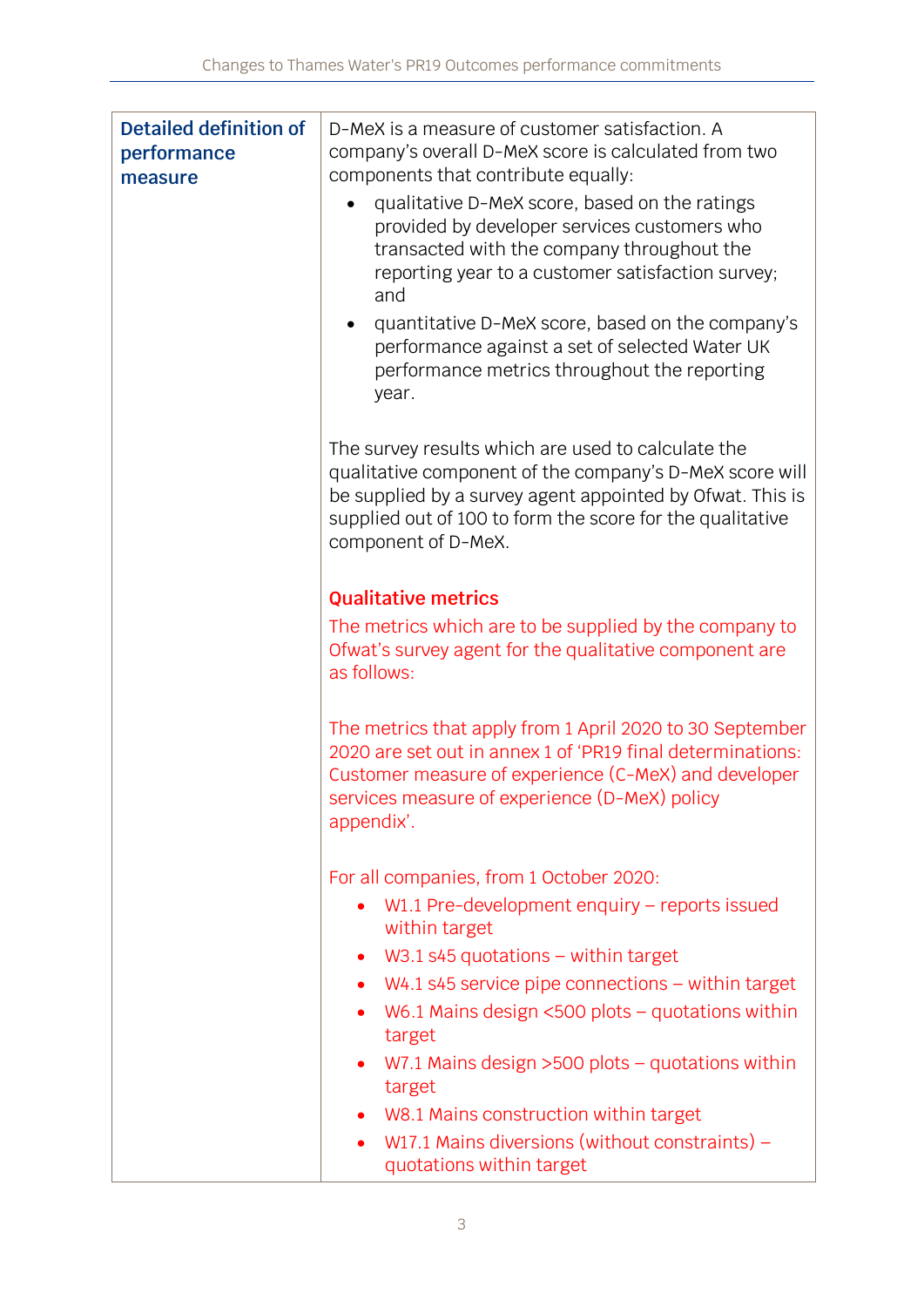| W17.2 Mains diversions (with constraints) $-$<br>$\bullet$<br>quotations within target                         |
|----------------------------------------------------------------------------------------------------------------|
| W18.1 Mains diversions -<br>$\bullet$                                                                          |
| construction/commissioning within target                                                                       |
| W20.1 Self-lay Point of Connection report < 500<br>$\bullet$<br>plots etc - reports issued within target       |
| W21.1 Self-lay Point of Connection reports > 500<br>$\bullet$                                                  |
| plots etc - reports issued within target                                                                       |
| W23.1 Self-lay design and terms request <500<br>$\bullet$<br>plots etc - quotations within target              |
| W24.1 Self-lay design and terms request >500<br>$\bullet$                                                      |
| plots $etc - quotations$ within target                                                                         |
| W25.1 Self-lay signed agreement -<br>$\bullet$<br>acknowledgements within target                               |
| W26.1 Self-lay water for pressure/bacteriological<br>$\bullet$                                                 |
| testing - provided within target                                                                               |
| W27.1 Self-lay permanent water supply - provided<br>$\bullet$<br>within target                                 |
| W28.1 Self-lay vesting certificates - issued within<br>$\bullet$<br>target                                     |
| W29.1 Self-lay Asset Payments - issued within<br>$\bullet$<br>target                                           |
| W30.1 Self-lay plot references and costing details<br>$\bullet$<br>- issued within target                      |
| S1.1 Pre-development enquiry - reports issued<br>$\bullet$<br>within target                                    |
| S3.1 Sewer requisition design $-$ offers issued<br>$\bullet$<br>within target                                  |
| S4.1 Sewer requisition – constructed and<br>$\bullet$<br>commissioned within agreed extension                  |
| S6.1 Technical vetting of adoptions & diversions -<br>$\bullet$<br>approval or rejection letters within target |
| S7.1 Adoption legal agreement - draft agreements<br>$\bullet$<br>issued within target                          |
| S8.1 s106 sewer connection - approval letters<br>$\bullet$<br>issued within target                             |
| S9.1 s106 sewer connection - rejection letters<br>$\bullet$<br>issued within target                            |
|                                                                                                                |
| WN1.1 % of confirmations issued to the applicant<br>٠<br>within target period                                  |
| WN2.2 % Bulk supply offer letters issued to the<br>$\bullet$<br>applicant within target period                 |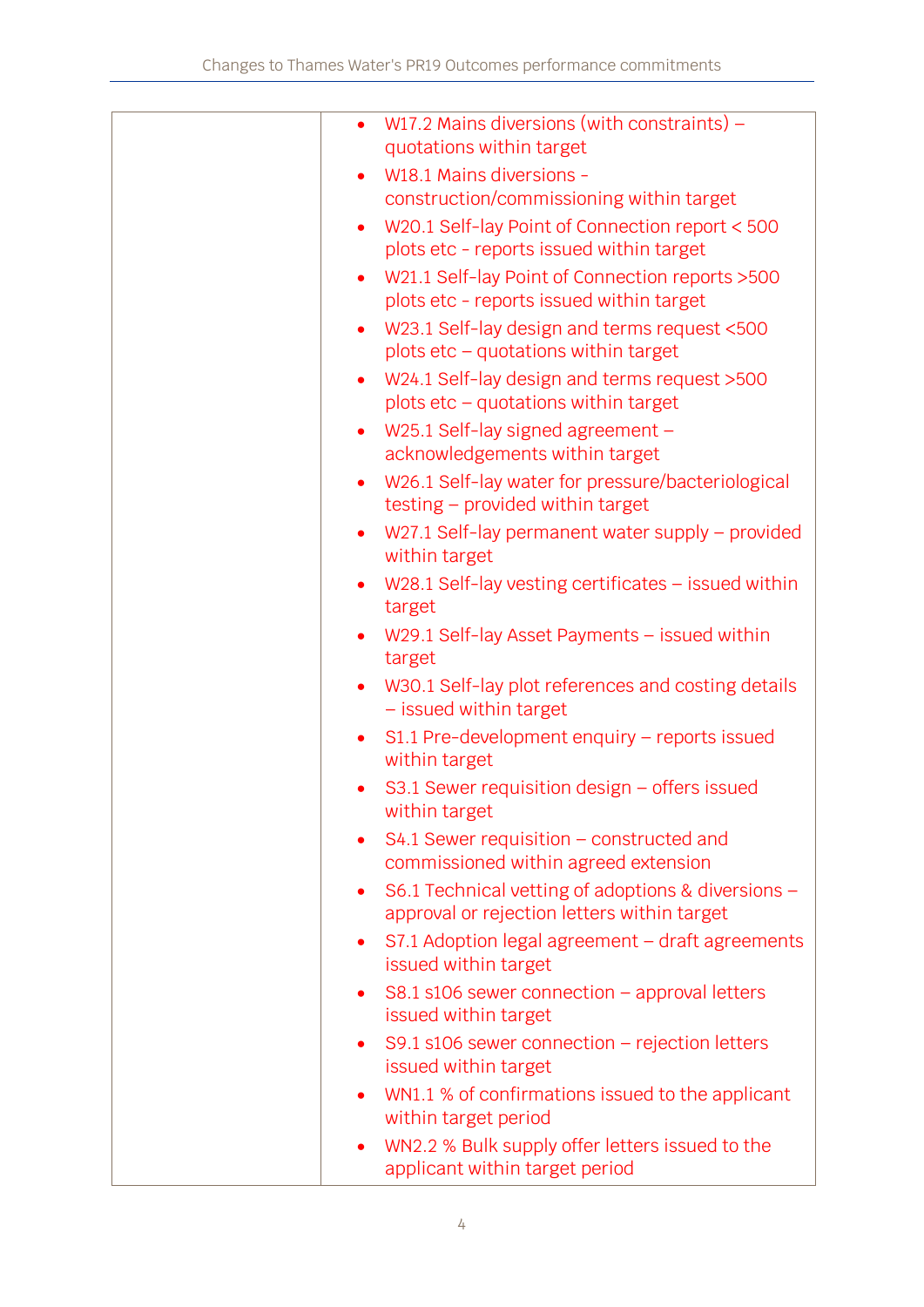| $\bullet$ | WN3.1 % Bulk water supply agreement signed and<br>issued to the applicant within target period    |
|-----------|---------------------------------------------------------------------------------------------------|
|           | WN4.1 % of main laying schemes constructed and<br>commissioned within the target period           |
|           | WN4.2 % of testing supplies provided within target<br>period                                      |
|           | WN4.3 % of permanent supplies made available<br>within the target period                          |
| $\bullet$ | SN2.2 % Bulk discharge offer letters issued to the<br>applicant within target period              |
|           | SN3.1 % Bulk discharge agreement signed and<br>issued to the applicant within target period       |
| $\bullet$ | SN4.1 % of main laying schemes constructed and<br>commissioned within the target period           |
|           | For companies wholly or mainly in England, in addition to<br>the list above, from 1 October 2020: |
|           | SAM 1/2 Review pre-design application                                                             |
| $\bullet$ | SAM 2/2 Review Design Step 1: Full design review<br>and response                                  |
| ٠         | SAM 2/3 Review Design Step 2: Design acceptance                                                   |
| $\bullet$ | SAM 3/1 Update draft agreement                                                                    |
| $\bullet$ | SAM 4/1 Inspections & construction period                                                         |
| $\bullet$ | SAM 5/1 Request for pre maintenance inspections                                                   |
| $\bullet$ | SAM 5/2 Issue pre maintenance                                                                     |
|           | certificate/provisional certificate                                                               |
|           | SAM 6/2 Issue vesting certificate                                                                 |
|           |                                                                                                   |
|           | <b>Quantitative metrics</b>                                                                       |
|           | The set of Water UK performance metrics which are used                                            |
|           | to calculate the quantitative component of the                                                    |
|           | company's D-MeX score are as follows:                                                             |
|           | For all companies, from 1 April 2020 to 30 September                                              |
| 2020:     |                                                                                                   |
| $\bullet$ | W1.1 Pre-development enquiry - reports issued<br>within target                                    |
|           | W3.1 s45 quotations - within target                                                               |
|           | W4.1 s45 service pipe connections - within target                                                 |
|           | W6.1 Mains design <500 plots - quotations within<br>target                                        |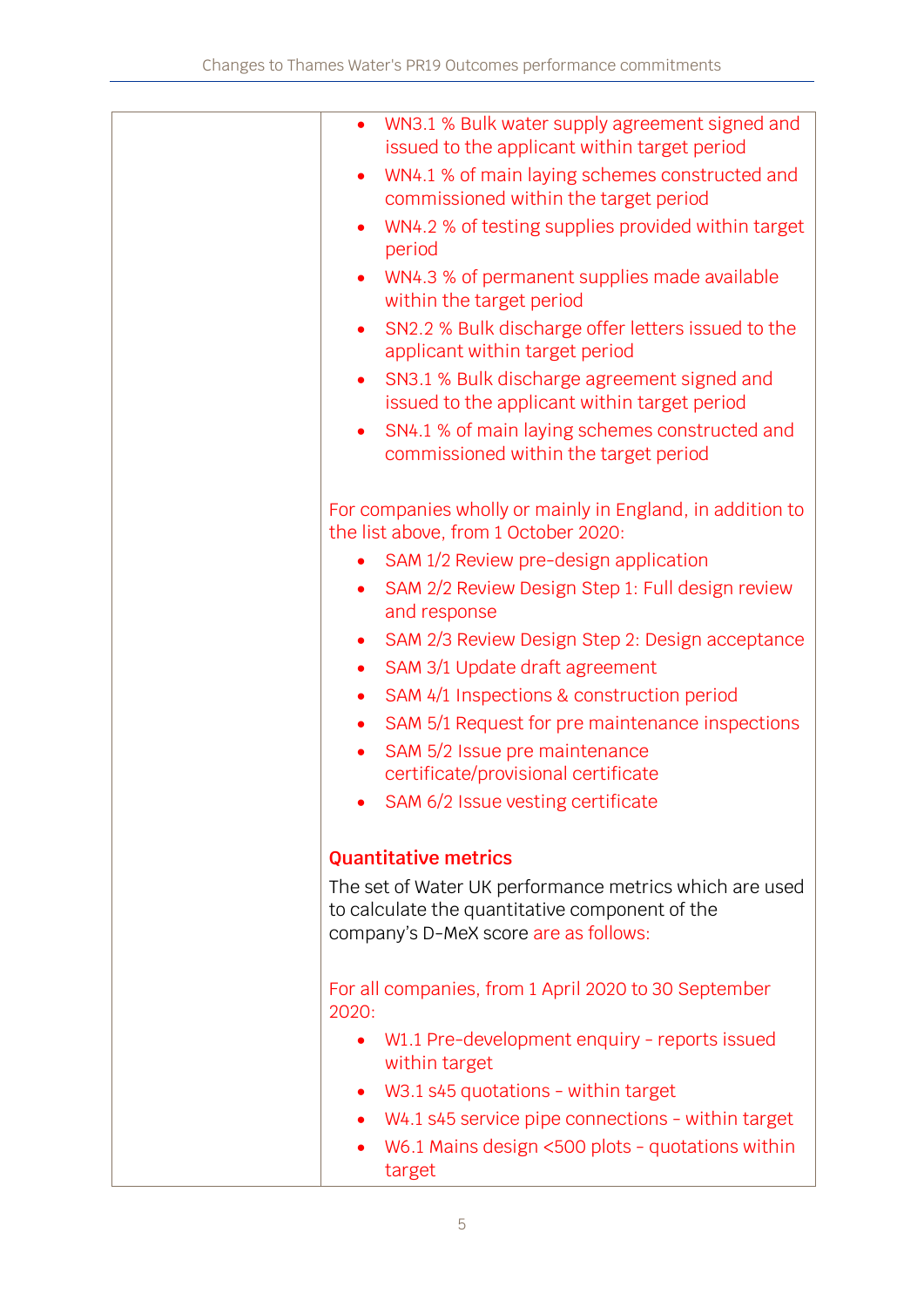| $\bullet$ | W7.1 Mains design >500 plots - quotations within<br>target                                   |
|-----------|----------------------------------------------------------------------------------------------|
|           | W8.1 Mains construction within target                                                        |
| $\bullet$ | W17.1 Mains diversions (without constraints) -<br>quotations within target                   |
| $\bullet$ | W17.2 Mains diversions (with constraints) -                                                  |
|           | quotations within target                                                                     |
|           | W18.1 Mains diversions -                                                                     |
|           | construction/commissioning within target                                                     |
| $\bullet$ | W20.1 Self lay Point of Connection report < 500<br>plots etc - reports issued within target  |
| $\bullet$ | W21.1 Self lay Point of Connection reports > 500<br>plots etc - reports issued within target |
| $\bullet$ | W23.1 Self lay design and terms request <500                                                 |
|           | plots etc - quotations within target                                                         |
| $\bullet$ | W24.1 Self lay design and terms request >500<br>plots etc - quotations within target         |
|           | W26.1 Self lay water for pressure/bacteriological<br>testing - provided within target        |
| $\bullet$ | W27.1 Self lay permanent water supply - provided<br>within target                            |
| $\bullet$ | W30.1 Self lay plot references and costing details -<br>issued within target                 |
| $\bullet$ | S1.1 Pre-development enquiry - reports issued<br>within target                               |
|           | S3.1 Sewer requisition design - offers issued<br>within target                               |
|           | S4.1 Sewer requisition - constructed and<br>commissioned within agreed extension             |
| $\bullet$ | S7.1 Adoption legal agreement - draft agreements<br>issued within target                     |
|           | For companies wholly or mainly in England, from 1<br>October 2020:                           |
|           | W1.1 Pre-development enquiry – reports issued<br>within target                               |
| $\bullet$ | $W3.1$ s45 quotations – within target                                                        |
| $\bullet$ | $W4.1$ s45 service pipe connections – within target                                          |
| $\bullet$ | W6.1 Mains design $<500$ plots – quotations within                                           |
|           | target                                                                                       |
|           | W7.1 Mains design $>500$ plots - quotations within<br>target                                 |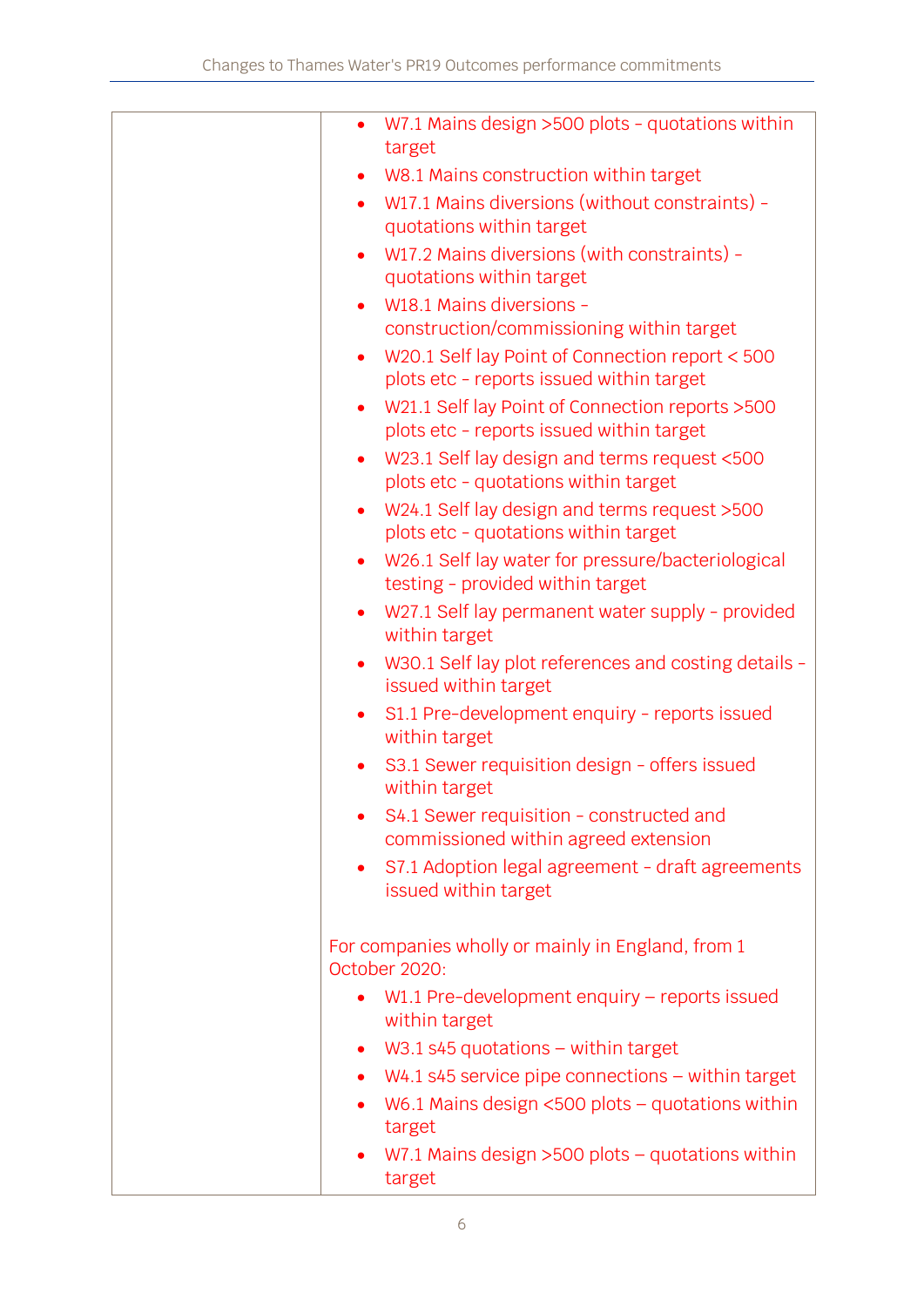| $\bullet$ | W8.1 Mains construction within target                                                        |
|-----------|----------------------------------------------------------------------------------------------|
|           | W17.1 Mains diversions (without constraints) -                                               |
|           | quotations within target                                                                     |
| $\bullet$ | W17.2 Mains diversions (with constraints) $-$                                                |
|           | quotations within target                                                                     |
|           | W18.1 Mains diversions -                                                                     |
|           | construction/commissioning within target                                                     |
|           | W20.1 Self lay Point of Connection report < 500<br>plots etc - reports issued within target  |
|           | W21.1 Self lay Point of Connection reports > 500<br>plots etc - reports issued within target |
| $\bullet$ | W23.1 Self lay design and terms request <500<br>plots etc - quotations within target         |
| $\bullet$ | W24.1 Self lay design and terms request >500                                                 |
|           | plots etc - quotations within target                                                         |
| $\bullet$ | W26.1 Self lay water for pressure/bacteriological<br>testing - provided within target        |
|           | W27.1 Self lay permanent water supply – provided<br>within target                            |
|           | W30.1 Self lay plot references and costing details<br>- issued within target                 |
| $\bullet$ | $S1.1$ Pre-development enquiry – reports issued<br>within target                             |
|           | S3.1 Sewer requisition design – offers issued<br>within target                               |
|           | $S4.1$ Sewer requisition – constructed and<br>commissioned within agreed extension           |
|           | S7.1 Adoption legal agreement - draft agreements<br>issued within target                     |
| $\bullet$ | WN1.1 % of confirmations issued to the applicant<br>within target period                     |
| $\bullet$ | WN2.2 % Bulk supply offer letters issued to the<br>applicant within target period            |
| $\bullet$ | WN4.1 % of main laying schemes constructed and<br>commissioned within the target period      |
| $\bullet$ | WN4.2 % of testing supplies provided within target<br>period                                 |
| $\bullet$ | WN4.3 % of permanent supplies made available                                                 |
|           | within the target period                                                                     |
| $\bullet$ | SN2.2 % Bulk discharge offer letters issued to the<br>applicant within target period         |
|           | SN4.1 % of main laying schemes constructed and                                               |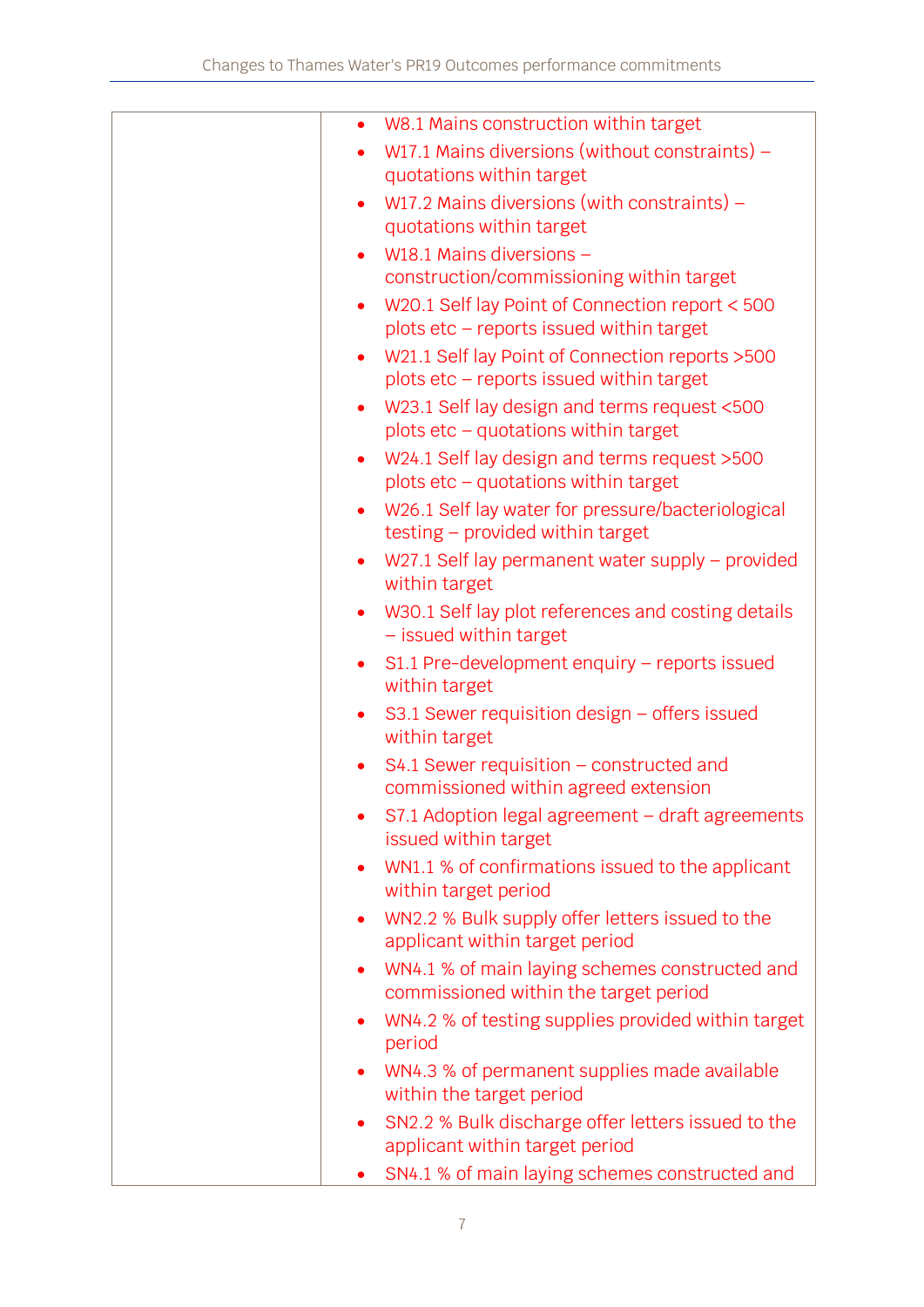| commissioned within the target period                                                                     |
|-----------------------------------------------------------------------------------------------------------|
| SAM 3/1 Update draft agreement                                                                            |
| SAM 4/1 Inspections and construction period                                                               |
| For companies wholly or mainly in Wales, from 1 October<br>2020:                                          |
| W1.1 Pre-development enquiry $-$ reports issued<br>$\bullet$<br>within target                             |
| $W3.1$ s45 quotations – within target<br>$\bullet$                                                        |
| $W4.1$ s45 service pipe connections $-$ within target<br>$\bullet$                                        |
| W6.1 Mains design $<500$ plots - quotations within<br>$\bullet$<br>target                                 |
| W7.1 Mains design $>500$ plots - quotations within<br>$\bullet$<br>target                                 |
| W8.1 Mains construction within target<br>$\bullet$                                                        |
| W17.1 Mains diversions (without constraints) $-$<br>$\bullet$<br>quotations within target                 |
| W17.2 Mains diversions (with constraints) $-$<br>$\bullet$<br>quotations within target                    |
| W18.1 Mains diversions -<br>$\bullet$                                                                     |
| construction/commissioning within target                                                                  |
| W20.1 Self lay Point of Connection report < 500<br>$\bullet$<br>plots etc - reports issued within target  |
| W21.1 Self lay Point of Connection reports > 500<br>$\bullet$<br>plots etc - reports issued within target |
| W23.1 Self lay design and terms request <500<br>plots etc - quotations within target                      |
| W24.1 Self lay design and terms request >500<br>plots $etc - quotations$ within target                    |
| W26.1 Self lay water for pressure/bacteriological<br>$\bullet$<br>testing - provided within target        |
| W27.1 Self lay permanent water supply - provided<br>$\bullet$<br>within target                            |
| W30.1 Self lay plot references and costing details<br>$\bullet$<br>- issued within target                 |
| S1.1 Pre-development enquiry - reports issued<br>$\bullet$<br>within target                               |
| S3.1 Sewer requisition design $-$ offers issued<br>$\bullet$<br>within target                             |
| $S4.1$ Sewer requisition – constructed and<br>٠<br>commissioned within agreed extension                   |
| S7.1 Adoption legal agreement - draft agreements<br>٠                                                     |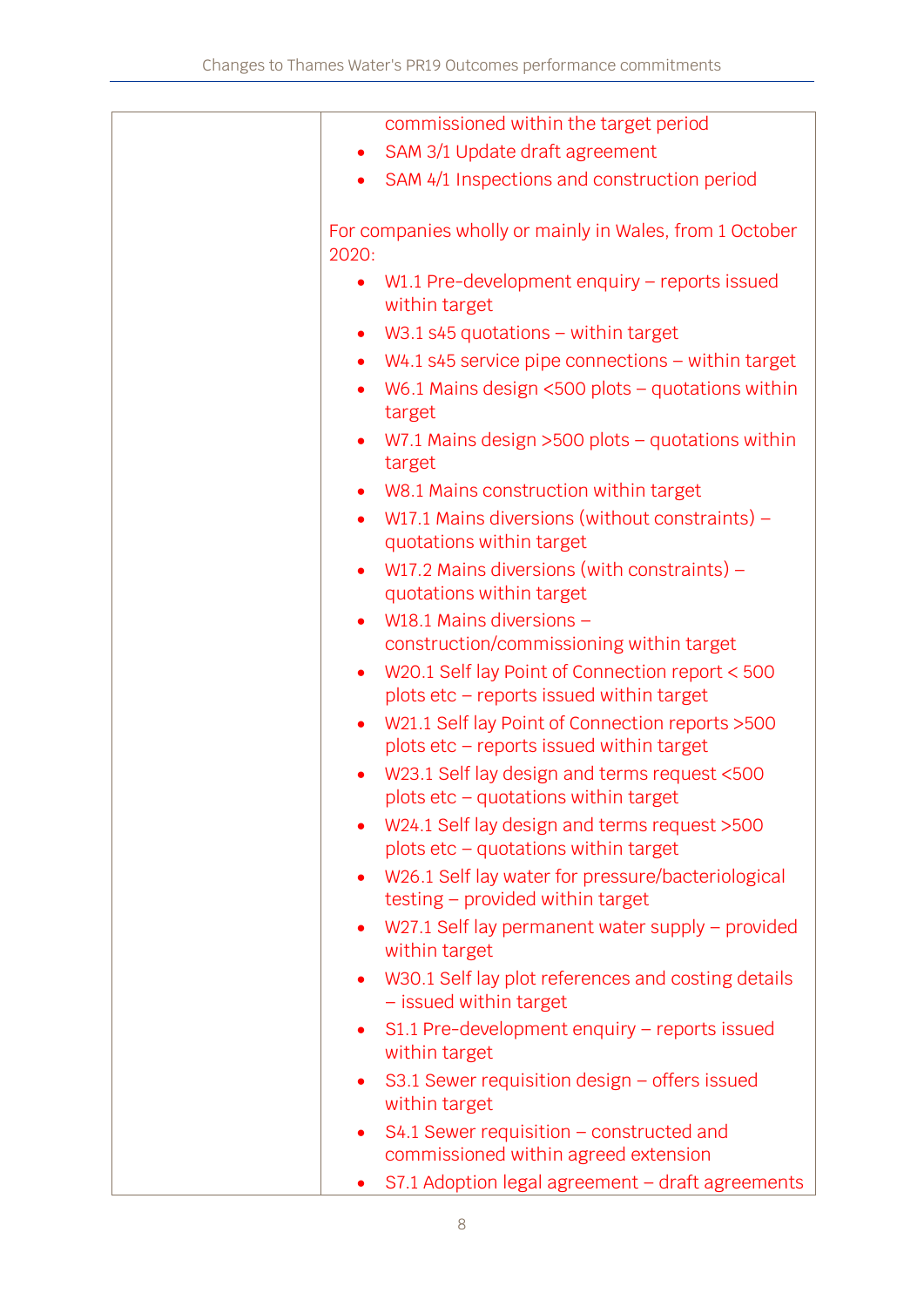|  | issued within target                                                                                                                                                                                                                                                                                                                                                                                                                                                       |
|--|----------------------------------------------------------------------------------------------------------------------------------------------------------------------------------------------------------------------------------------------------------------------------------------------------------------------------------------------------------------------------------------------------------------------------------------------------------------------------|
|  | WN1.1 % of confirmations issued to the applicant<br>within target period                                                                                                                                                                                                                                                                                                                                                                                                   |
|  | WN2.2 % Bulk supply offer letters issued to the<br>applicant within target period                                                                                                                                                                                                                                                                                                                                                                                          |
|  | WN4.1 % of main laying schemes constructed and<br>$\bullet$<br>commissioned within the target period                                                                                                                                                                                                                                                                                                                                                                       |
|  | WN4.2 % of testing supplies provided within target<br>period                                                                                                                                                                                                                                                                                                                                                                                                               |
|  | WN4.3 % of permanent supplies made available<br>within the target period                                                                                                                                                                                                                                                                                                                                                                                                   |
|  | SN2.2 % Bulk discharge offer letters issued to the<br>applicant within target period                                                                                                                                                                                                                                                                                                                                                                                       |
|  | SN4.1 % of main laying schemes constructed and<br>commissioned within the target period                                                                                                                                                                                                                                                                                                                                                                                    |
|  | For each metric, a percentage is reported and a simple<br>average of these metrics is taken. This is rescaled to be<br>out of 100 to form the score for the quantitative<br>component of D-MeX. For the 2020-21 reporting year<br>only, companies are to separately calculate their<br>performance against the metrics that apply in each half-<br>year period and the annual score for the quantitative<br>component will be an average of these two half-year<br>scores. |
|  | The full definition for each metric is on Ofwat's website:<br>https://www.ofwat.gov.uk/outcomes-definitions-pr19/                                                                                                                                                                                                                                                                                                                                                          |

Version 2.0 of this change log incorporates the changes made to this performance commitment by version 1.0, above, and makes the following changes:

On [page 46](https://www.ofwat.gov.uk/wp-content/uploads/2019/12/PR19-final-determinations-Thames-Water-%E2%80%93-Outcomes-performance-commitment-appendix.pdf#page=47), in the 'Performance commitment definition and parameters' table for:

| Detailed definition of | D-MeX is a measure of customer satisfaction. A                                                                                                                                                                |  |
|------------------------|---------------------------------------------------------------------------------------------------------------------------------------------------------------------------------------------------------------|--|
| performance            | company's overall D-MeX score is calculated from two                                                                                                                                                          |  |
| measure                | components that contribute equally:                                                                                                                                                                           |  |
|                        | qualitative D-MeX score, based on the ratings<br>$\bullet$<br>provided by developer services customers who<br>transacted with the company throughout the<br>reporting year to a customer satisfaction survey; |  |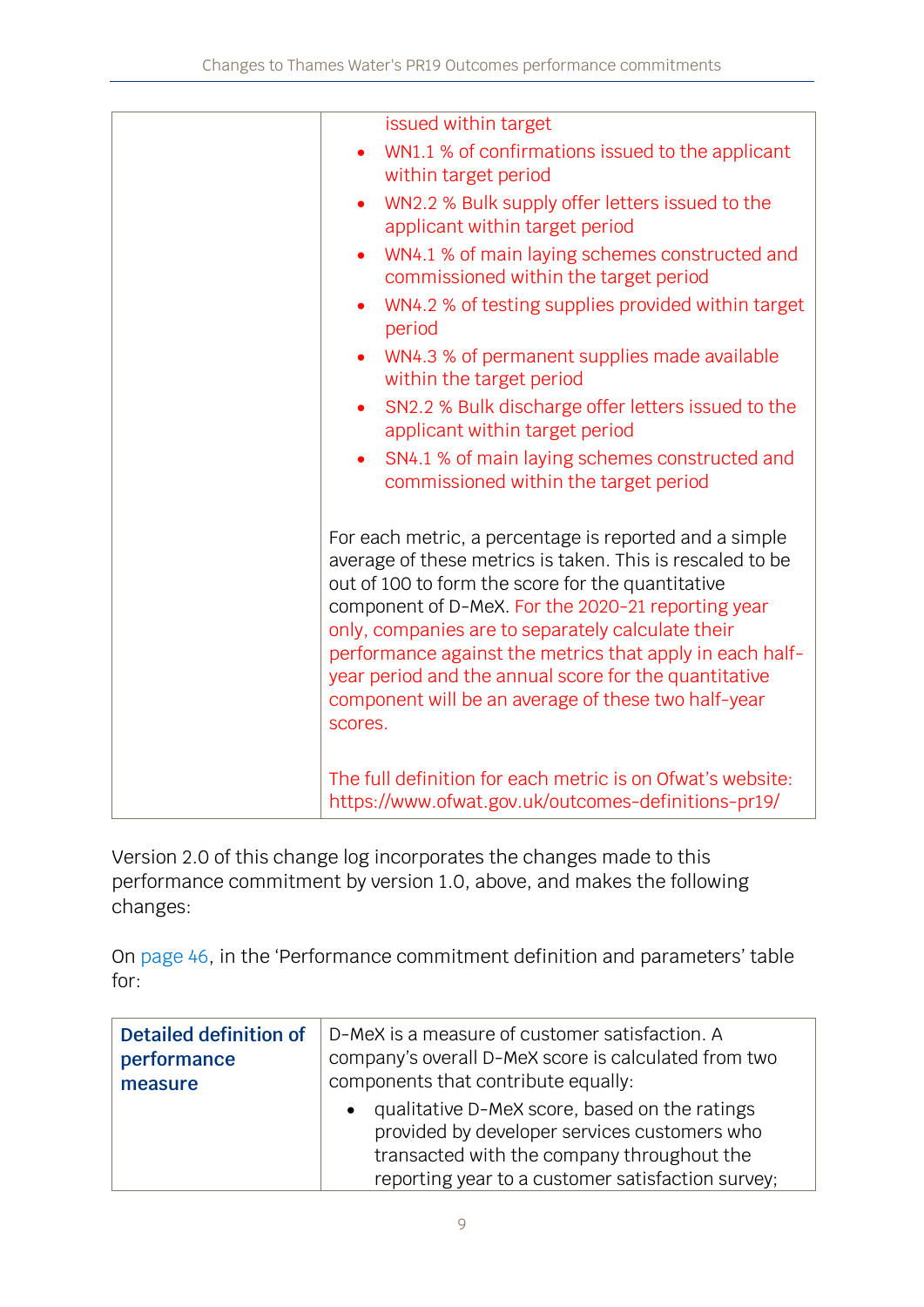| and                                                                                                                                                                                                                                                            |
|----------------------------------------------------------------------------------------------------------------------------------------------------------------------------------------------------------------------------------------------------------------|
| quantitative D-MeX score, based on the company's<br>performance against a set of selected Water UK<br>performance metrics throughout the reporting<br>year.                                                                                                    |
| The survey results which are used to calculate the<br>qualitative component of the company's D-MeX score will<br>be supplied by a survey agent appointed by Ofwat. This is<br>supplied out of 100 to form the score for the qualitative<br>component of D-MeX. |
| <b>Qualitative metrics</b>                                                                                                                                                                                                                                     |
| The metrics which are to be supplied by the company to<br>Ofwat's survey agent for the qualitative component are<br>as follows:                                                                                                                                |
| The metrics that apply from 1 April 2020 to 30 September<br>2020 are set out in annex 1 of 'PR19 final determinations:<br>Customer measure of experience (C-MeX) and developer<br>services measure of experience (D-MeX) policy<br>appendix'.                  |
| For all companies, from 1 October 2020:                                                                                                                                                                                                                        |
| W1.1 Pre-development enquiry – reports issued<br>within target                                                                                                                                                                                                 |
| W3.1 s45 quotations $-$ within target                                                                                                                                                                                                                          |
| $W4.1$ s45 service pipe connections $-$ within target                                                                                                                                                                                                          |
| W6.1 Mains design $<500$ plots - quotations within<br>target                                                                                                                                                                                                   |
| W7.1 Mains design >500 plots - quotations within<br>target                                                                                                                                                                                                     |
| W8.1 Mains construction within target<br>$\bullet$                                                                                                                                                                                                             |
| W17.1 Mains diversions (without constraints) -<br>$\bullet$<br>quotations within target                                                                                                                                                                        |
| W17.2 Mains diversions (with constraints) $-$<br>$\bullet$<br>quotations within target                                                                                                                                                                         |
| W18.1 Mains diversions -                                                                                                                                                                                                                                       |
| construction/commissioning within target                                                                                                                                                                                                                       |
| W20.1 Self-lay Point of Connection report < 500<br>$\bullet$<br>plots etc - reports issued within target                                                                                                                                                       |
| W21.1 Self-lay Point of Connection reports > 500                                                                                                                                                                                                               |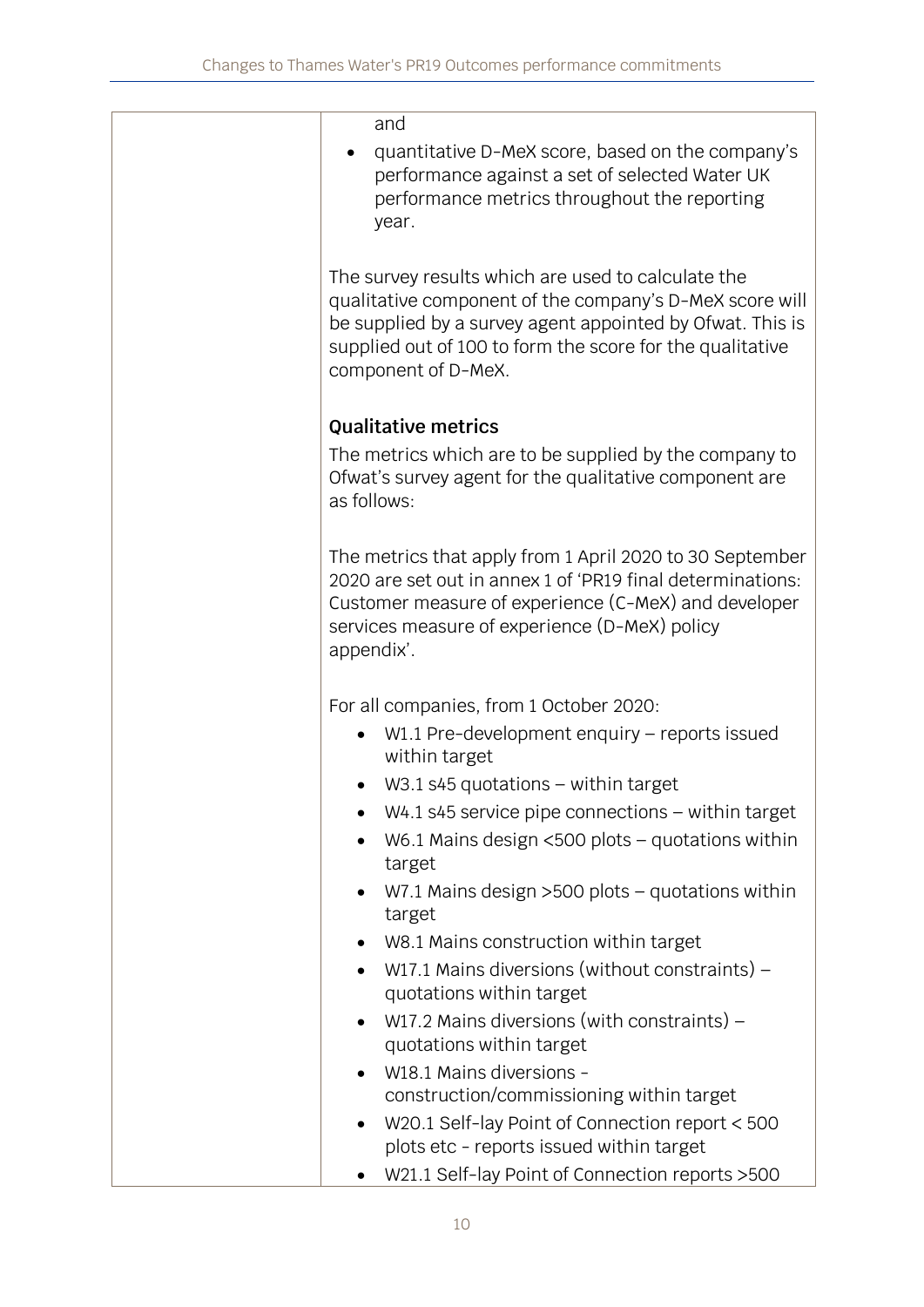|           | plots etc - reports issued within target                                                          |
|-----------|---------------------------------------------------------------------------------------------------|
|           | W23.1 Self-lay design and terms request <500                                                      |
|           | plots etc - quotations within target                                                              |
| $\bullet$ | W24.1 Self-lay design and terms request >500                                                      |
|           | plots $etc -$ quotations within target                                                            |
|           | W25.1 Self-lay signed agreement -                                                                 |
|           | acknowledgements within target                                                                    |
|           | W26.1 Self-lay water for pressure/bacteriological                                                 |
|           | testing - provided within target                                                                  |
| $\bullet$ | W27.1 Self-lay permanent water supply – provided<br>within target                                 |
|           | W28.1 Self-lay vesting certificates $-$ issued within<br>target                                   |
|           | W29.1 Self-lay Asset Payments - issued within<br>target                                           |
|           | W30.1 Self-lay plot references and costing details<br>- issued within target                      |
| $\bullet$ | S1.1 Pre-development enquiry - reports issued<br>within target                                    |
| $\bullet$ | S3.1 Sewer requisition design - offers issued<br>within target                                    |
| $\bullet$ | S4.1 Sewer requisition – constructed and<br>commissioned within agreed extension                  |
| $\bullet$ | S6.1 Technical vetting of adoptions & diversions -<br>approval or rejection letters within target |
|           | S7.1 Adoption legal agreement - draft agreements<br>issued within target                          |
|           | S8.1 s106 sewer connection - approval letters<br>issued within target                             |
| $\bullet$ | S9.1 s106 sewer connection $-$ rejection letters<br>issued within target                          |
|           | WN1.1 % of confirmations issued to the applicant<br>within target period                          |
| $\bullet$ | WN2.2 % Bulk supply offer letters issued to the<br>applicant within target period                 |
|           | WN3.1 % Bulk water supply agreement signed and<br>issued to the applicant within target period    |
| $\bullet$ | WN4.1 % of main laying schemes constructed and                                                    |
|           | commissioned within the target period                                                             |
|           | WN4.2 % of testing supplies provided within target<br>period                                      |
|           | WN4.3 % of permanent supplies made available                                                      |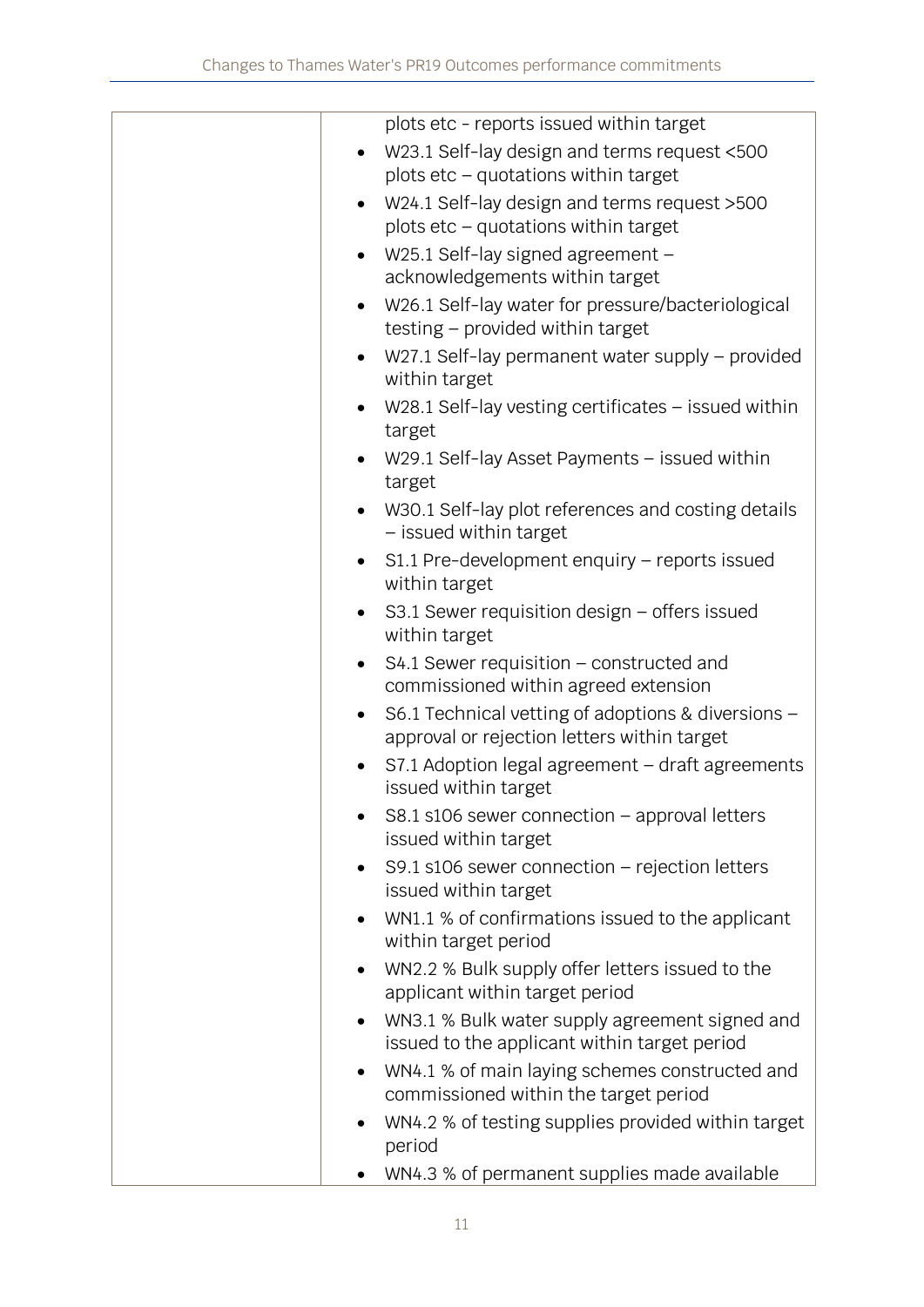| within the target period                                       |
|----------------------------------------------------------------|
| SN2.2 % Bulk discharge offer letters issued to the             |
| applicant within target period                                 |
| SN3.1 % Bulk discharge agreement signed and<br>$\bullet$       |
| issued to the applicant within target period                   |
| SN4.1 % of main laying schemes constructed and                 |
| commissioned within the target period                          |
|                                                                |
| For companies wholly or mainly in England, in addition to      |
| the list above, from 1 October 2020:                           |
| SAM 1/2 Review pre-design application                          |
| SAM 2/2 Review Design Step 1: Full design review               |
| and response                                                   |
| SAM 2/3 Review Design Step 2: Design acceptance                |
|                                                                |
| SAM 3/1 Update draft agreement                                 |
| SAM 4/1 Inspections & construction period                      |
| SAM 5/1 Request for pre maintenance inspections                |
| SAM 5/2 Issue pre maintenance                                  |
| certificate/provisional certificate                            |
| SAM 6/2 Issue vesting certificate                              |
|                                                                |
| <b>Quantitative metrics</b>                                    |
| The set of Water UK performance metrics which are used         |
| to calculate the quantitative component of the                 |
| company's D-MeX score are as follows:                          |
|                                                                |
| For all companies, from 1 April 2020 to 30 September           |
| 2020:                                                          |
| W1.1 Pre-development enquiry - reports issued<br>$\bullet$     |
| within target                                                  |
| W3.1 s45 quotations - within target<br>$\bullet$               |
|                                                                |
| W4.1 s45 service pipe connections - within target<br>$\bullet$ |
| W6.1 Mains design <500 plots - quotations within               |
| target                                                         |
| W7.1 Mains design > 500 plots - quotations within              |
| target                                                         |
| W8.1 Mains construction within target                          |
| W17.1 Mains diversions (without constraints) -                 |
| quotations within target                                       |
| W17.2 Mains diversions (with constraints) -                    |
| quotations within target                                       |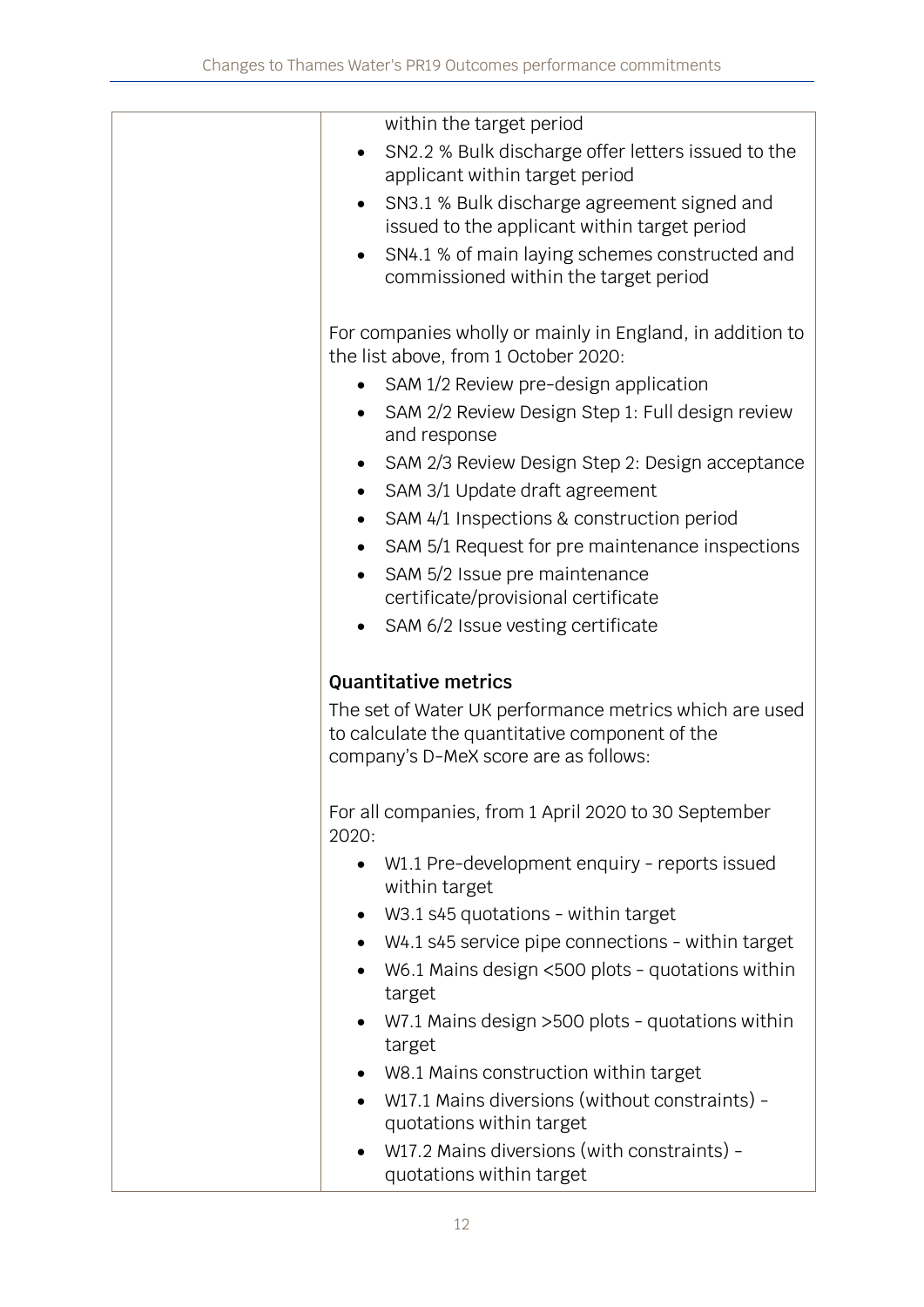| W18.1 Mains diversions -                                                     |
|------------------------------------------------------------------------------|
| construction/commissioning within target                                     |
| W20.1 Self lay Point of Connection report < 500                              |
| plots etc - reports issued within target                                     |
| W21.1 Self lay Point of Connection reports > 500                             |
| plots etc - reports issued within target                                     |
| W23.1 Self lay design and terms request <500                                 |
| plots etc - quotations within target                                         |
| W24.1 Self lay design and terms request >500                                 |
| plots etc - quotations within target                                         |
| W26.1 Self lay water for pressure/bacteriological                            |
| testing - provided within target                                             |
| W27.1 Self lay permanent water supply - provided<br>within target            |
| W30.1 Self lay plot references and costing details -<br>issued within target |
| S1.1 Pre-development enquiry - reports issued                                |
| within target                                                                |
| S3.1 Sewer requisition design - offers issued<br>within target               |
| S4.1 Sewer requisition - constructed and                                     |
| commissioned within agreed extension                                         |
| S7.1 Adoption legal agreement - draft agreements                             |
| issued within target                                                         |
|                                                                              |
| For companies wholly or mainly in England, from 1                            |
| October 2020:                                                                |
| W1.1 Pre-development enquiry - reports issued                                |
| within target                                                                |
| $W3.1$ s45 quotations – within target                                        |
| $W4.1$ s45 service pipe connections $-$ within target<br>$\bullet$           |
| W6.1 Mains design $<500$ plots – quotations within<br>target                 |
| W7.1 Mains design $>500$ plots – quotations within<br>target                 |
| W8.1 Mains construction within target                                        |
| W17.1 Mains diversions (without constraints) –<br>$\bullet$                  |
| quotations within target                                                     |
| W17.2 Mains diversions (with constraints) $-$                                |
| quotations within target                                                     |
| W18.1 Mains diversions -                                                     |
| construction/commissioning within target                                     |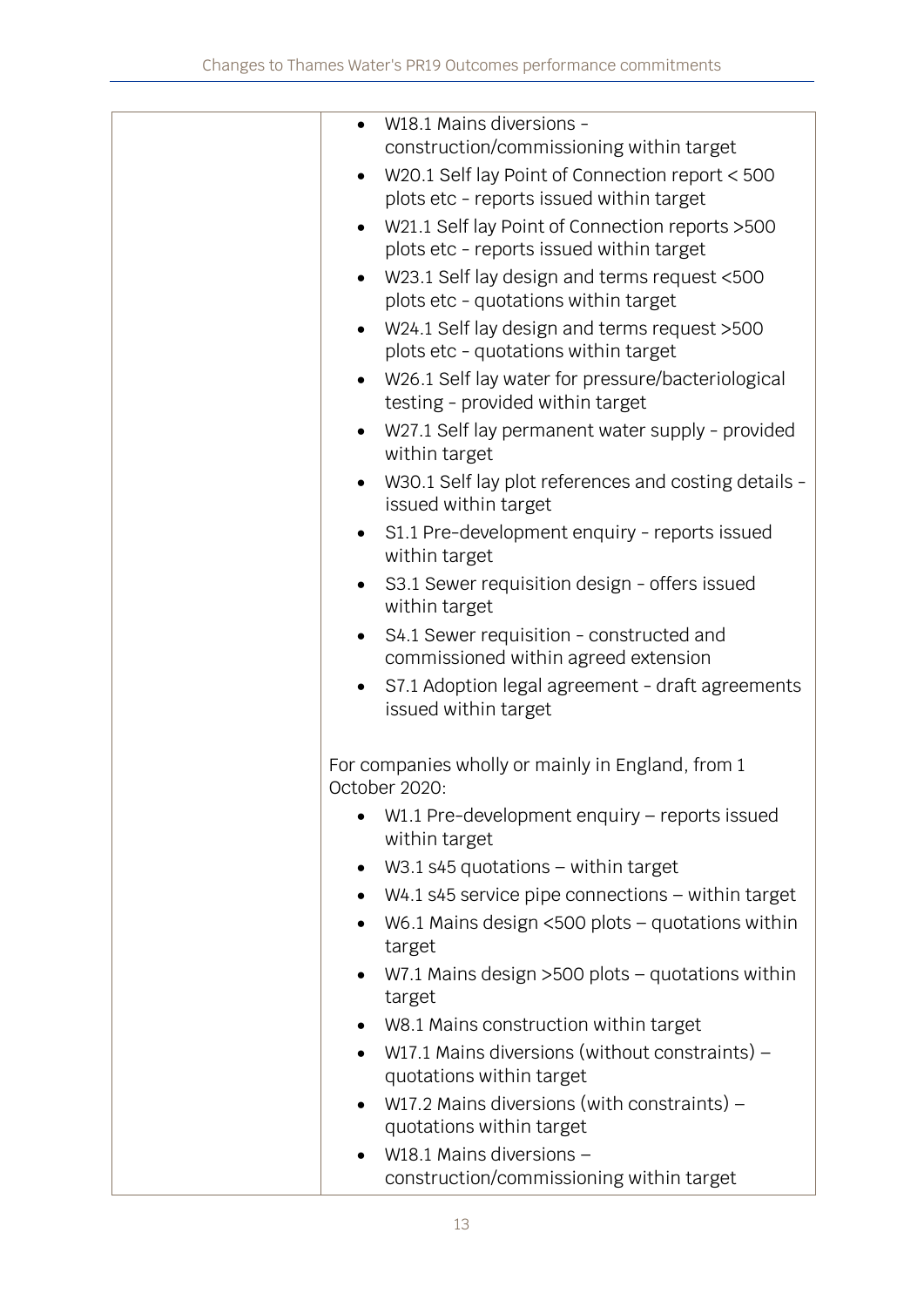| $\bullet$ | W20.1 Self lay Point of Connection report < 500<br>plots etc - reports issued within target  |
|-----------|----------------------------------------------------------------------------------------------|
| $\bullet$ | W21.1 Self lay Point of Connection reports > 500<br>plots etc - reports issued within target |
|           | W23.1 Self lay design and terms request <500<br>plots etc - quotations within target         |
| $\bullet$ | W24.1 Self lay design and terms request >500<br>plots etc - quotations within target         |
|           | W26.1 Self lay water for pressure/bacteriological<br>testing - provided within target        |
|           | W27.1 Self lay permanent water supply - provided<br>within target                            |
|           | W30.1 Self lay plot references and costing details<br>- issued within target                 |
| $\bullet$ | S1.1 Pre-development enquiry - reports issued<br>within target                               |
|           | S3.1 Sewer requisition design - offers issued<br>within target                               |
|           | S4.1 Sewer requisition - constructed and<br>commissioned within agreed extension             |
|           | S7.1 Adoption legal agreement - draft agreements<br>issued within target                     |
|           | WN1.1 % of confirmations issued to the applicant<br>within target period                     |
|           | WN2.2 % Bulk supply offer letters issued to the<br>applicant within target period            |
|           | WN4.1 % of main laying schemes constructed and<br>commissioned within the target period      |
|           | WN4.2 % of testing supplies provided within target<br>period                                 |
|           | WN4.3 % of permanent supplies made available<br>within the target period                     |
| $\bullet$ | SN2.2 % Bulk discharge offer letters issued to the<br>applicant within target period         |
| $\bullet$ | SN4.1 % of main laying schemes constructed and<br>commissioned within the target period      |
| ٠         | SAM 3/1 Update draft agreement                                                               |
|           | SAM 4/1 Inspections and construction period                                                  |
| 2020:     | For companies wholly or mainly in Wales, from 1 October                                      |
|           | W1.1 Pre-development enquiry - reports issued                                                |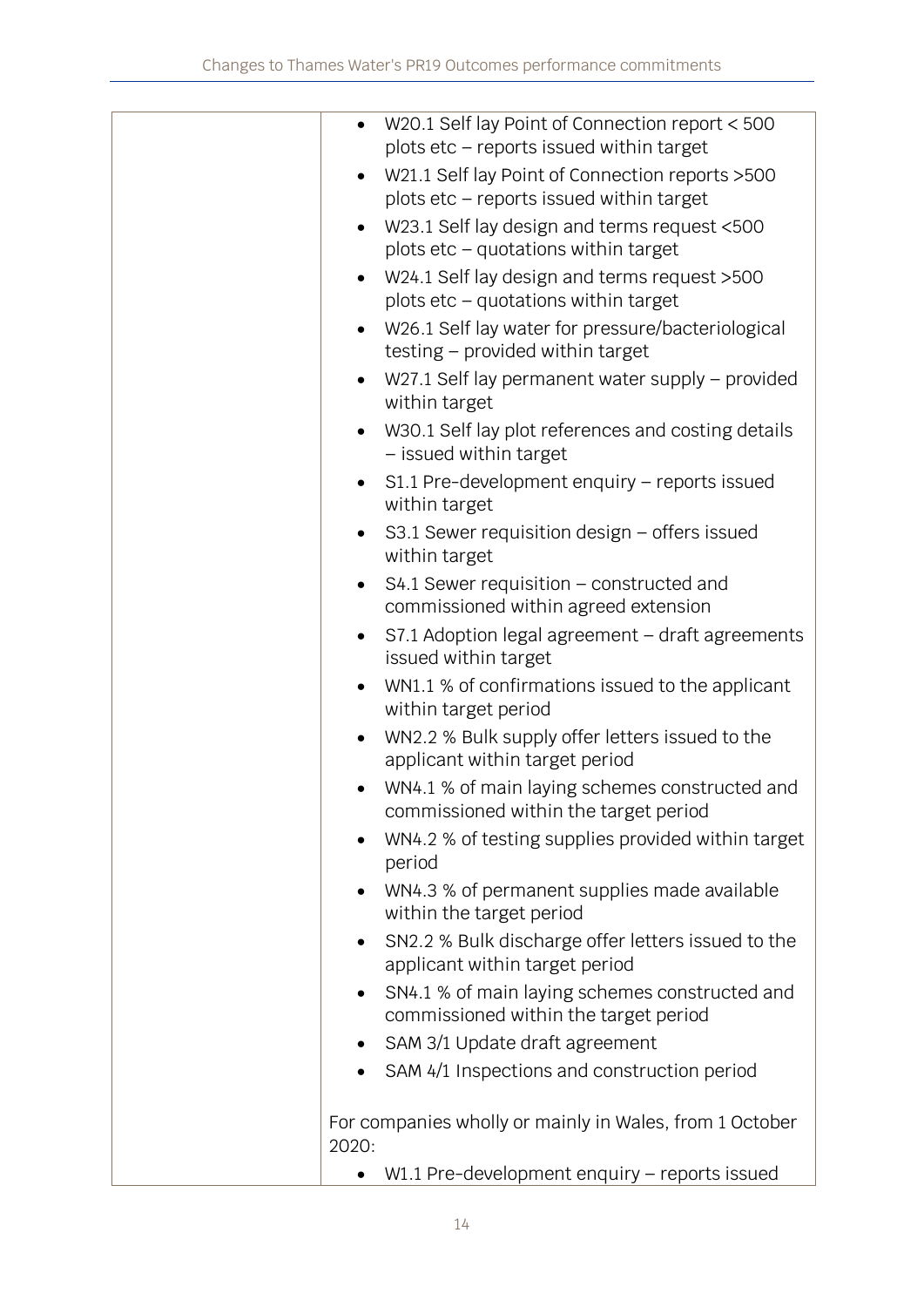|           | within target                                                                                |
|-----------|----------------------------------------------------------------------------------------------|
|           | $W3.1$ s45 quotations – within target                                                        |
|           | $W4.1$ s45 service pipe connections $-$ within target                                        |
|           | W6.1 Mains design $<500$ plots - quotations within<br>target                                 |
|           | W7.1 Mains design $>500$ plots – quotations within<br>target                                 |
| $\bullet$ | W8.1 Mains construction within target                                                        |
| $\bullet$ | W17.1 Mains diversions (without constraints) –<br>quotations within target                   |
| $\bullet$ | W17.2 Mains diversions (with constraints) $-$<br>quotations within target                    |
|           | W18.1 Mains diversions -                                                                     |
|           | construction/commissioning within target                                                     |
| $\bullet$ | W20.1 Self lay Point of Connection report < 500<br>plots etc - reports issued within target  |
|           | W21.1 Self lay Point of Connection reports > 500<br>plots etc - reports issued within target |
| $\bullet$ | W23.1 Self lay design and terms request <500<br>plots etc - quotations within target         |
| $\bullet$ | W24.1 Self lay design and terms request >500<br>plots etc - quotations within target         |
|           | W26.1 Self lay water for pressure/bacteriological<br>testing - provided within target        |
|           | W27.1 Self lay permanent water supply – provided<br>within target                            |
|           | W30.1 Self lay plot references and costing details<br>- issued within target                 |
|           | S1.1 Pre-development enquiry - reports issued<br>within target                               |
|           | S3.1 Sewer requisition design - offers issued<br>within target                               |
| $\bullet$ | S4.1 Sewer requisition – constructed and<br>commissioned within agreed extension             |
| $\bullet$ | S7.1 Adoption legal agreement - draft agreements<br>issued within target                     |
| $\bullet$ | WN1.1 % of confirmations issued to the applicant<br>within target period                     |
| $\bullet$ | WN2.2 % Bulk supply offer letters issued to the<br>applicant within target period            |
| $\bullet$ | WN4.1 % of main laying schemes constructed and<br>commissioned within the target period      |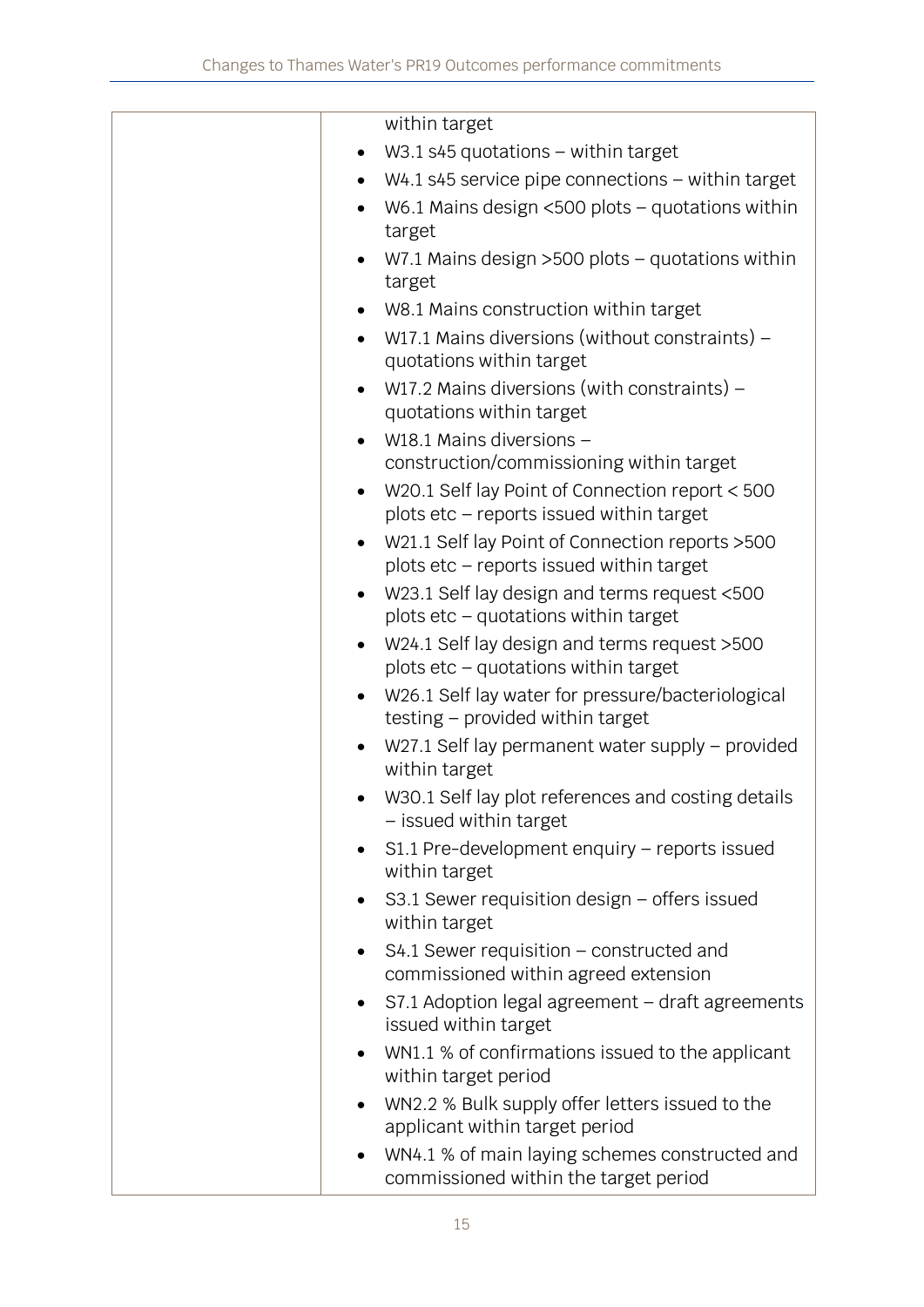| WN4.2 % of testing supplies provided within target<br>period<br>WN4.3 % of permanent supplies made available<br>within the target period<br>• SN2.2 % Bulk discharge offer letters issued to the<br>applicant within target period<br>• SN4.1 % of main laying schemes constructed and<br>commissioned within the target period                                                                                                                                            |
|----------------------------------------------------------------------------------------------------------------------------------------------------------------------------------------------------------------------------------------------------------------------------------------------------------------------------------------------------------------------------------------------------------------------------------------------------------------------------|
| For each metric, a percentage is reported and a simple<br>average of these metrics is taken. This is rescaled to be<br>out of 100 to form the score for the quantitative<br>component of D-MeX. For the 2020-21 reporting year<br>only, companies are to separately calculate their<br>performance against the metrics that apply in each half-<br>year period and the annual score for the quantitative<br>component will be an average of these two half-year<br>scores. |
| The full definition for each metric is on Ofwat's website:<br>https://www.ofwat.gov.uk/outcomes-definitions-pr19/                                                                                                                                                                                                                                                                                                                                                          |

| Detailed definition of<br>performance<br>measure | D-MeX is a measure of customer satisfaction. A<br>company's overall D-MeX score is calculated from two<br>components that contribute equally:                                                                                                                  |  |
|--------------------------------------------------|----------------------------------------------------------------------------------------------------------------------------------------------------------------------------------------------------------------------------------------------------------------|--|
|                                                  | qualitative D-MeX score, based on the ratings<br>$\bullet$<br>provided by developer services customers who<br>transacted with the company throughout the<br>reporting year to a customer satisfaction survey;<br>and                                           |  |
|                                                  | quantitative D-MeX score, based on the company's<br>$\bullet$<br>performance against a set of selected Water UK<br>performance metrics throughout the reporting<br>year.                                                                                       |  |
|                                                  | The survey results which are used to calculate the<br>qualitative component of the company's D-MeX score will<br>be supplied by a survey agent appointed by Ofwat. This is<br>supplied out of 100 to form the score for the qualitative<br>component of D-MeX. |  |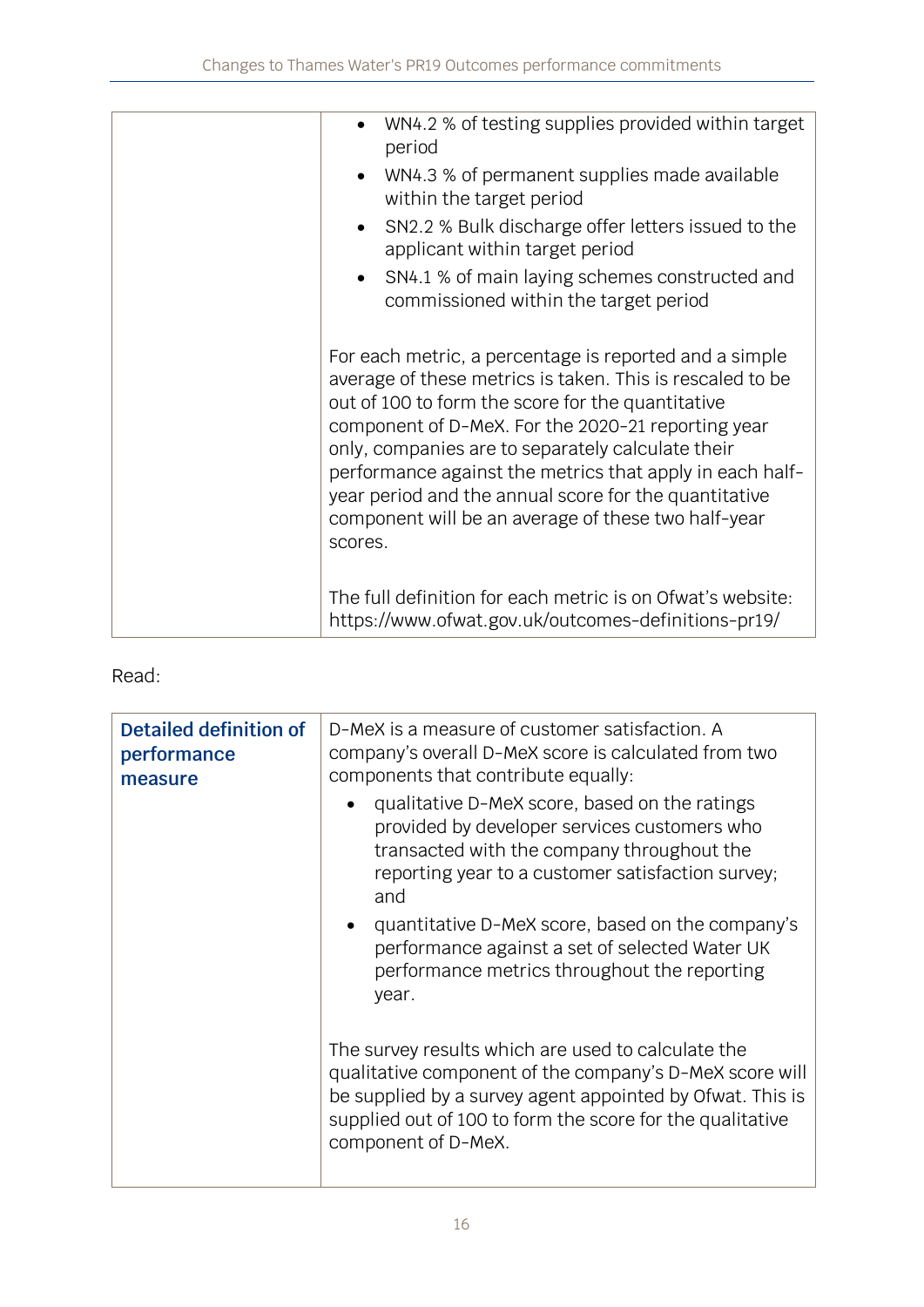|             | <b>Qualitative metrics</b>                                                                                                                                                                                                      |
|-------------|---------------------------------------------------------------------------------------------------------------------------------------------------------------------------------------------------------------------------------|
| as follows: | The metrics which are to be supplied by the company to<br>Ofwat's survey agent for the qualitative component are                                                                                                                |
| appendix'.  | The metrics that apply from 1 April 2020 to 30 September<br>2020 are set out in annex 1 of 'PR19 final determinations:<br>Customer measure of experience (C-MeX) and developer<br>services measure of experience (D-MeX) policy |
|             | For all companies, from 1 October 2020:                                                                                                                                                                                         |
| $\bullet$   | W1.1 Pre-development enquiry - reports issued<br>within target                                                                                                                                                                  |
| $\bullet$   | W3.1 s45 quotations $-$ within target                                                                                                                                                                                           |
| $\bullet$   | $W4.1$ s45 service pipe connections $-$ within target                                                                                                                                                                           |
| $\bullet$   | W6.1 Mains design $<500$ plots – quotations within<br>target                                                                                                                                                                    |
| $\bullet$   | W7.1 Mains design $>500$ plots - quotations within<br>target                                                                                                                                                                    |
| $\bullet$   | W8.1 Mains construction within target                                                                                                                                                                                           |
| $\bullet$   | W17.1 Mains diversions (without constraints) -<br>quotations within target                                                                                                                                                      |
| $\bullet$   | W17.2 Mains diversions (with constraints) $-$<br>quotations within target                                                                                                                                                       |
|             | W18.1 Mains diversions -<br>construction/commissioning within target                                                                                                                                                            |
|             | S1.1 Pre-development enquiry - reports issued<br>within target                                                                                                                                                                  |
|             | S3.1 Sewer requisition design – offers issued<br>within target                                                                                                                                                                  |
|             | S4.1 Sewer requisition - constructed and<br>commissioned within agreed extension                                                                                                                                                |
|             | S6.1 Technical vetting of adoptions & diversions -<br>approval or rejection letters within target                                                                                                                               |
|             | S7.1 Adoption legal agreement - draft agreements<br>issued within target                                                                                                                                                        |
|             | $S8.1$ s106 sewer connection – approval letters<br>issued within target                                                                                                                                                         |
|             | S9.1 s106 sewer connection $-$ rejection letters<br>issued within target                                                                                                                                                        |
|             | WN1.1 % of confirmations issued to the applicant                                                                                                                                                                                |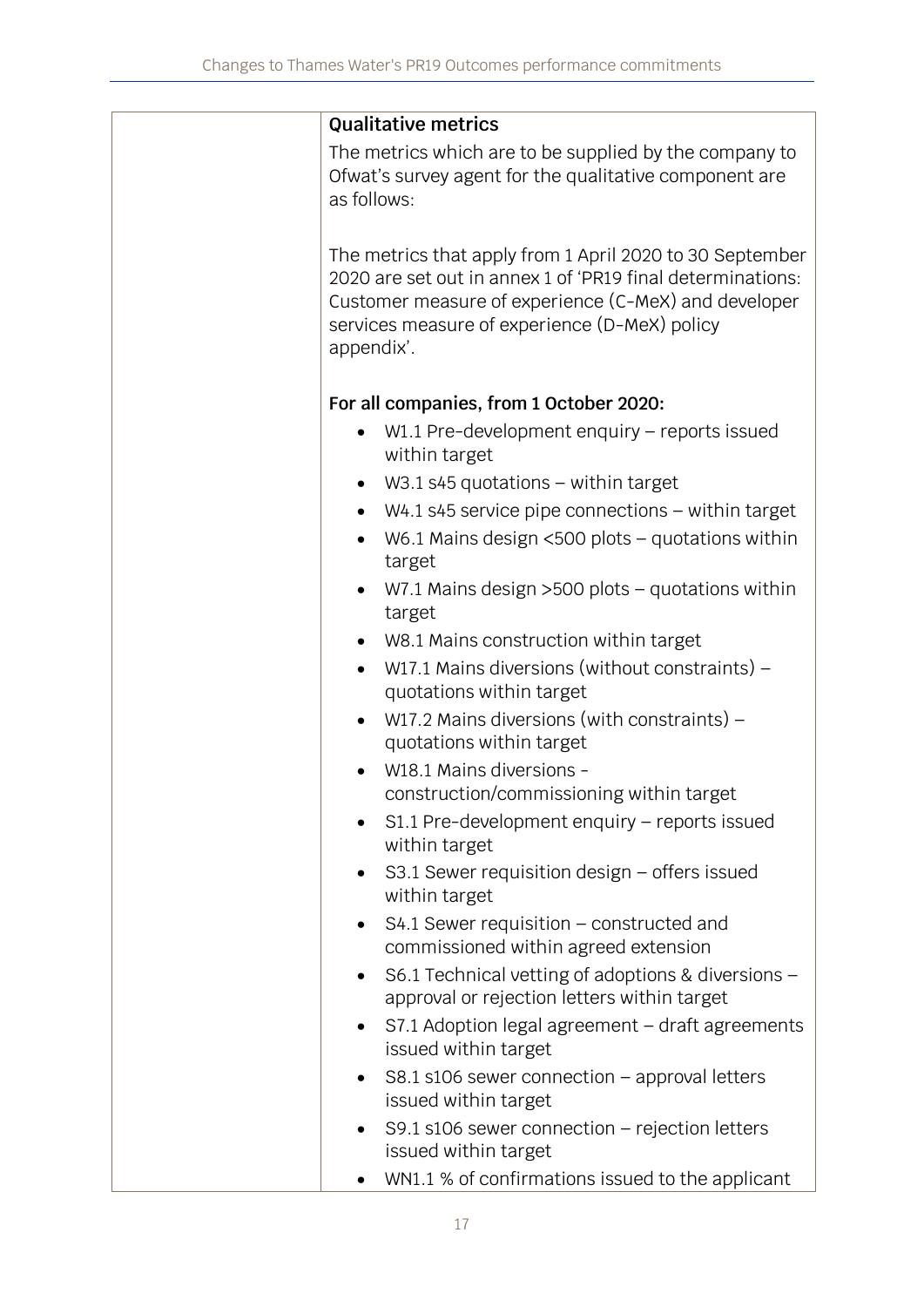|           | within target period                                                                        |
|-----------|---------------------------------------------------------------------------------------------|
|           | WN2.2 % Bulk supply offer letters issued to the                                             |
|           | applicant within target period                                                              |
| $\bullet$ | WN3.1 % Bulk water supply agreement signed and                                              |
|           | issued to the applicant within target period                                                |
| $\bullet$ | WN4.1 % of main laying schemes constructed and<br>commissioned within the target period     |
|           | WN4.2 % of testing supplies provided within target<br>period                                |
|           | WN4.3 % of permanent supplies made available<br>within the target period                    |
| $\bullet$ | SN2.2 % Bulk discharge offer letters issued to the<br>applicant within target period        |
| $\bullet$ | SN3.1 % Bulk discharge agreement signed and<br>issued to the applicant within target period |
|           | SN4.1 % of main laying schemes constructed and<br>commissioned within the target period     |
|           | and, for customer quotes provided before 1 April 2021,<br>the following metrics also apply: |
|           | W20.1 Self-lay Point of Connection report < 500<br>plots etc - reports issued within target |
| $\bullet$ | W21.1 Self-lay Point of Connection reports > 500                                            |
|           | plots etc - reports issued within target                                                    |
| $\bullet$ | W23.1 Self-lay design and terms request <500<br>plots etc - quotations within target        |
|           | W24.1 Self-lay design and terms request >500<br>plots $etc -$ quotations within target      |
| $\bullet$ | W25.1 Self-lay signed agreement -<br>acknowledgements within target                         |
| $\bullet$ | W26.1 Self-lay water for pressure/bacteriological<br>testing - provided within target       |
|           | W27.1 Self-lay permanent water supply - provided<br>within target                           |
|           | W28.1 Self-lay vesting certificates $-$ issued within<br>target                             |
| $\bullet$ | W29.1 Self-lay Asset Payments - issued within<br>target                                     |
| $\bullet$ | W30.1 Self-lay plot references and costing details<br>- issued within target                |
|           | and, for customer quotes provided on or after 1 April                                       |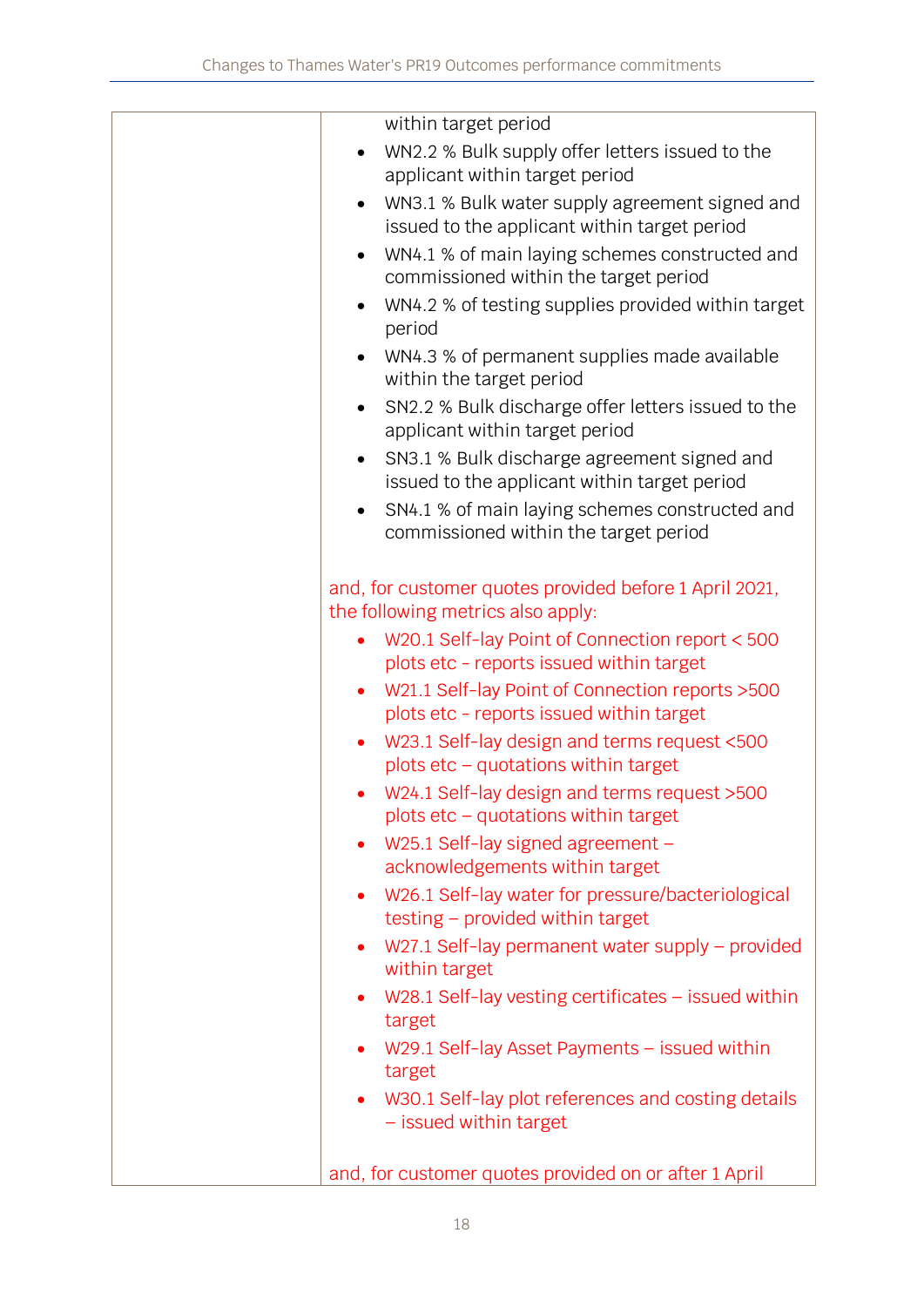| 2021, the following metrics also apply:                                                           |
|---------------------------------------------------------------------------------------------------|
| SLPM - S1/2 - Review PoC proposal                                                                 |
| SLPM - S2/1b - Water Company to Review SLP                                                        |
| design application                                                                                |
| SLPM - S2/2a - Provide design<br>$\bullet$                                                        |
| SLPM - S2/2b - Water Company to Provide design                                                    |
| acceptance                                                                                        |
| • $SLPM - S3 - Review / review$ and $Mear$ Adoption                                               |
| Agreement                                                                                         |
| • SLPM $-$ S4/1 $-$ Source of Water Delivery Date                                                 |
| • SLPM $-$ S5/1a $-$ Review request and carry out Final<br>Connection                             |
| • SLPM - S5/1b - Review application and agree date<br>of Final Connection                         |
| • $SLPM - S6 - Issue vesting certificate$                                                         |
| • SLPM $-$ S7/1 $-$ Validate notification and provide                                             |
| consent to progress with connection                                                               |
|                                                                                                   |
| For companies wholly or mainly in England, in addition<br>to the list above, from 1 October 2020: |
| SAM 1/2 Review pre-design application<br>$\bullet$                                                |
| SAM 2/2 Review Design Step 1: Full design review<br>$\bullet$                                     |
| and response                                                                                      |
| • SAM 2/3 Review Design Step 2: Design acceptance                                                 |
| SAM 3/1 Update draft agreement                                                                    |
| SAM 4/1 Inspections & construction period<br>$\bullet$                                            |
| SAM 5/1 Request for pre maintenance inspections<br>٠                                              |
| SAM 5/2 Issue pre maintenance                                                                     |
| certificate/provisional certificate                                                               |
| SAM 6/2 Issue vesting certificate                                                                 |
|                                                                                                   |
| <b>Quantitative metrics</b>                                                                       |
| When calculating the quantitative component of D-MeX,                                             |
| metrics that have zero activities reported against them                                           |
| do not affect the D-MeX score.                                                                    |
|                                                                                                   |
| The set of Water UK performance metrics which are used                                            |
| to calculate the quantitative component of the                                                    |
| company's D-MeX score are as follows:                                                             |
|                                                                                                   |
| For all companies, from 1 April 2020 to 30 September                                              |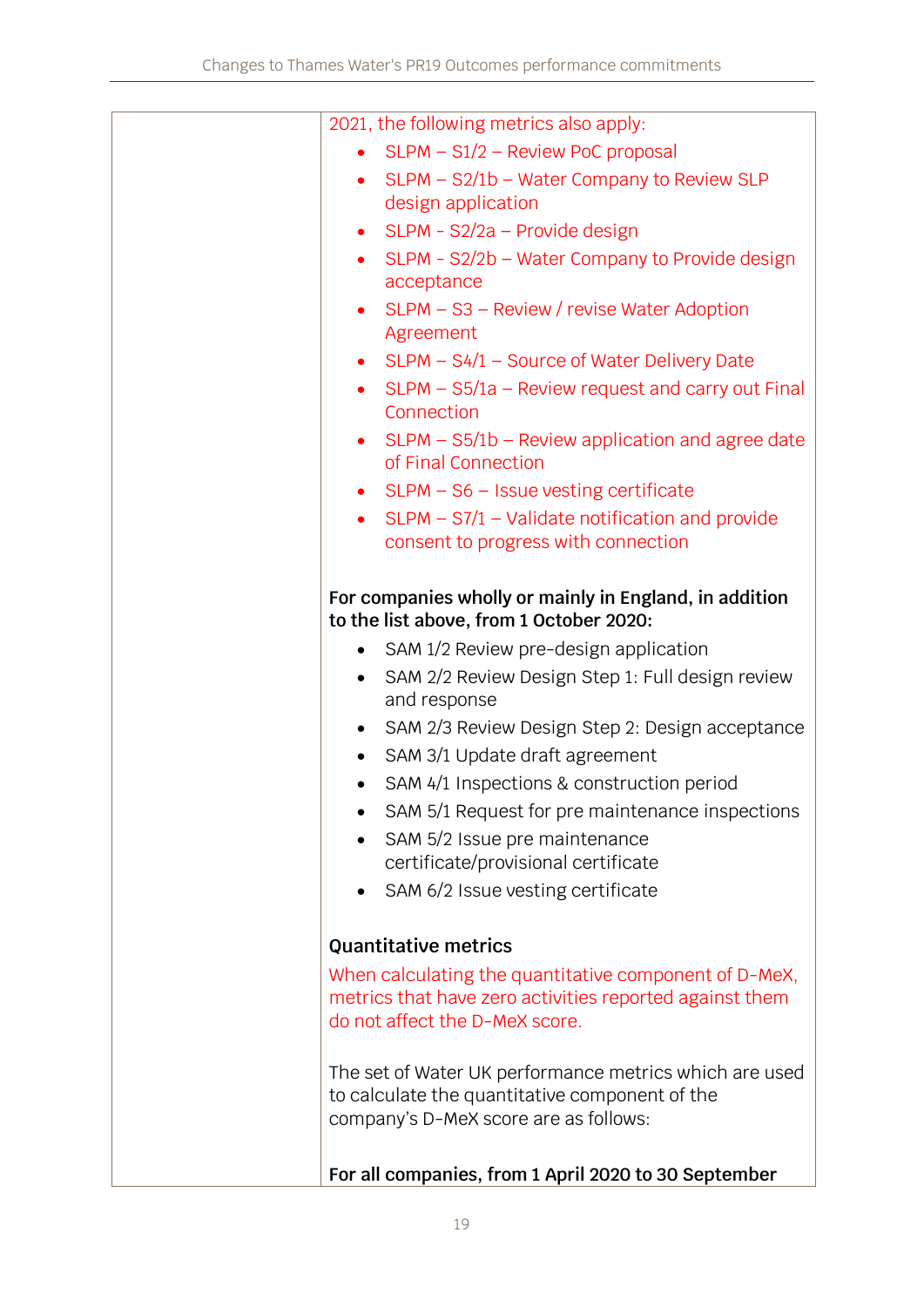| 2020:     |                                                                                              |
|-----------|----------------------------------------------------------------------------------------------|
|           | W1.1 Pre-development enquiry - reports issued<br>within target                               |
| $\bullet$ | W3.1 s45 quotations - within target                                                          |
| $\bullet$ | W4.1 s45 service pipe connections - within target                                            |
| $\bullet$ | W6.1 Mains design <500 plots - quotations within<br>target                                   |
| $\bullet$ | W7.1 Mains design >500 plots - quotations within<br>target                                   |
|           | W8.1 Mains construction within target                                                        |
| $\bullet$ | W17.1 Mains diversions (without constraints) -<br>quotations within target                   |
| $\bullet$ | W17.2 Mains diversions (with constraints) -<br>quotations within target                      |
|           | W18.1 Mains diversions -                                                                     |
|           | construction/commissioning within target                                                     |
| $\bullet$ | W20.1 Self lay Point of Connection report < 500<br>plots etc - reports issued within target  |
| $\bullet$ | W21.1 Self lay Point of Connection reports > 500<br>plots etc - reports issued within target |
| $\bullet$ | W23.1 Self lay design and terms request <500<br>plots etc - quotations within target         |
| $\bullet$ | W24.1 Self lay design and terms request >500<br>plots etc - quotations within target         |
|           | W26.1 Self lay water for pressure/bacteriological<br>testing - provided within target        |
|           | W27.1 Self lay permanent water supply - provided<br>within target                            |
| $\bullet$ | W30.1 Self lay plot references and costing details -<br>issued within target                 |
| $\bullet$ | S1.1 Pre-development enquiry - reports issued<br>within target                               |
| $\bullet$ | S3.1 Sewer requisition design - offers issued<br>within target                               |
| $\bullet$ | S4.1 Sewer requisition - constructed and<br>commissioned within agreed extension             |
| $\bullet$ | S7.1 Adoption legal agreement - draft agreements<br>issued within target                     |
|           | For companies wholly or mainly in England, from 1<br>October 2020:                           |
|           | W1.1 Pre-development enquiry - reports issued                                                |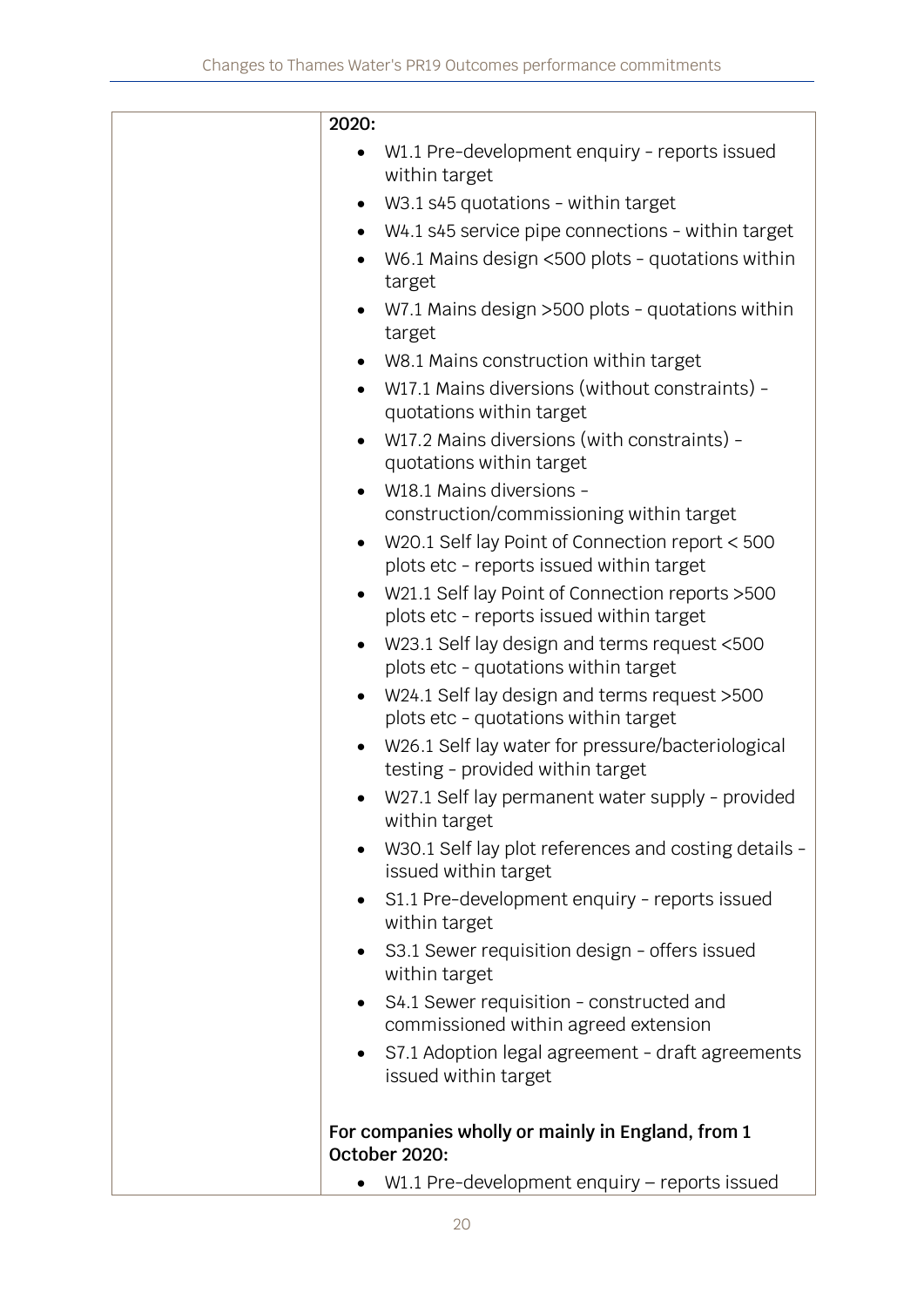|           | within target                                                                           |
|-----------|-----------------------------------------------------------------------------------------|
|           | W3.1 s45 quotations $-$ within target                                                   |
| $\bullet$ | $W4.1$ s45 service pipe connections $-$ within target                                   |
| $\bullet$ | W6.1 Mains design <500 plots - quotations within<br>target                              |
|           | W7.1 Mains design $>500$ plots - quotations within<br>target                            |
| $\bullet$ | W8.1 Mains construction within target                                                   |
| $\bullet$ | W17.1 Mains diversions (without constraints) –<br>quotations within target              |
| $\bullet$ | W17.2 Mains diversions (with constraints) $-$<br>quotations within target               |
|           | W18.1 Mains diversions -                                                                |
|           | construction/commissioning within target                                                |
|           | S1.1 Pre-development enquiry - reports issued<br>within target                          |
|           | S3.1 Sewer requisition design - offers issued<br>within target                          |
| $\bullet$ | S4.1 Sewer requisition - constructed and<br>commissioned within agreed extension        |
| $\bullet$ | S7.1 Adoption legal agreement - draft agreements<br>issued within target                |
|           | WN1.1 % of confirmations issued to the applicant<br>within target period                |
|           | WN2.2 % Bulk supply offer letters issued to the<br>applicant within target period       |
|           | WN4.1 % of main laying schemes constructed and<br>commissioned within the target period |
| $\bullet$ | WN4.2 % of testing supplies provided within target<br>period                            |
| $\bullet$ | WN4.3 % of permanent supplies made available<br>within the target period                |
| $\bullet$ | SN2.2 % Bulk discharge offer letters issued to the<br>applicant within target period    |
|           | SN4.1 % of main laying schemes constructed and<br>commissioned within the target period |
| $\bullet$ | SAM 3/1 Update draft agreement                                                          |
|           | SAM 4/1 Inspections and construction period                                             |
|           | and, for quotes provided before 1 April 2021, the<br>following metrics also apply:      |
|           | W20.1 Self lay Point of Connection report < 500                                         |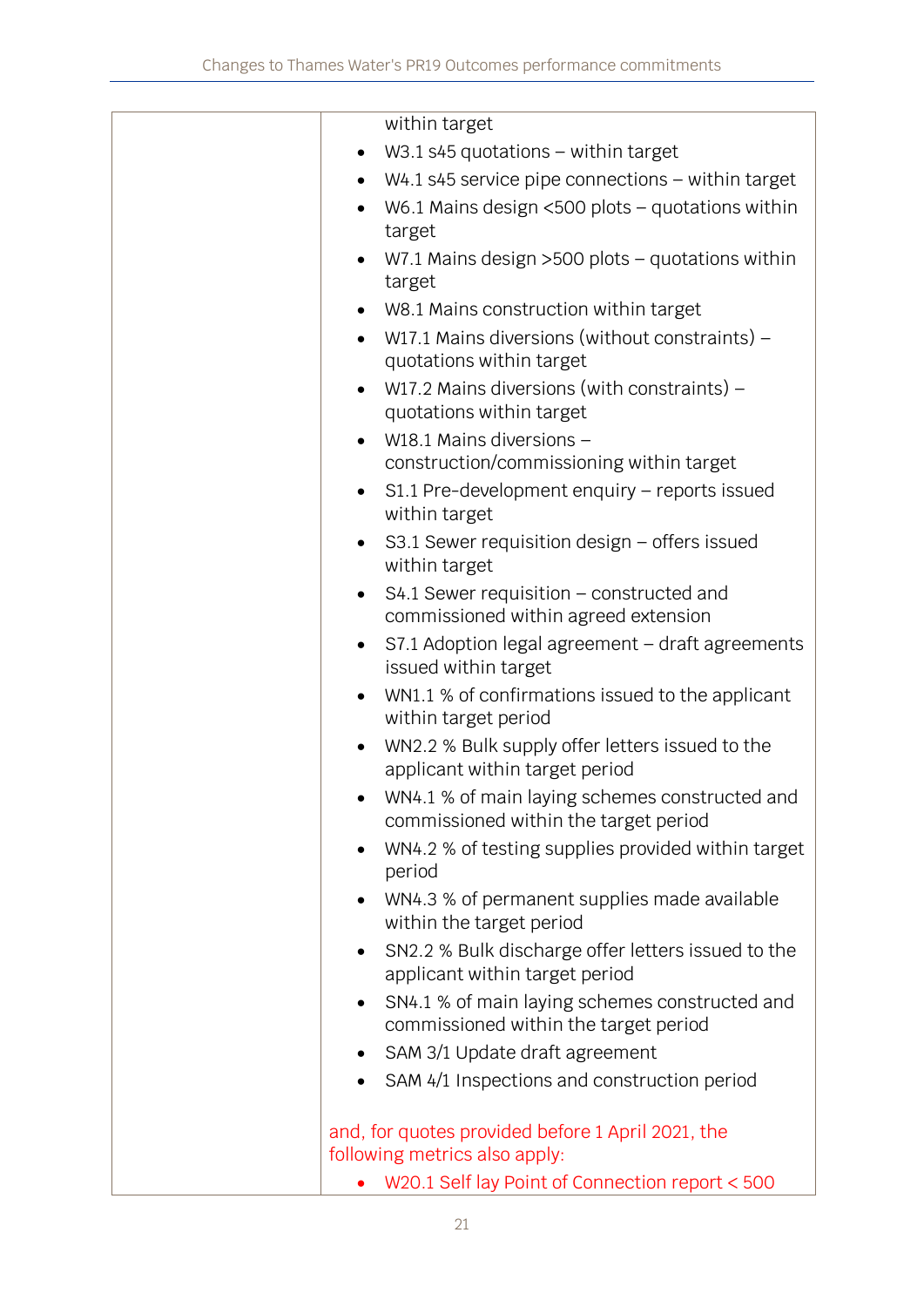|           | plots etc - reports issued within target                                     |
|-----------|------------------------------------------------------------------------------|
|           | W21.1 Self lay Point of Connection reports > 500                             |
|           | plots etc - reports issued within target                                     |
| $\bullet$ | W23.1 Self lay design and terms request <500                                 |
|           | plots etc - quotations within target                                         |
| $\bullet$ | W24.1 Self lay design and terms request >500                                 |
|           | plots $etc - quotations$ within target                                       |
| $\bullet$ | W26.1 Self lay water for pressure/bacteriological                            |
|           | testing - provided within target                                             |
| $\bullet$ | W27.1 Self lay permanent water supply – provided<br>within target            |
|           | W30.1 Self lay plot references and costing details<br>- issued within target |
|           | and, for quotes provided on or after 1 April 2021, the                       |
|           | following metrics also apply:                                                |
| $\bullet$ | SLPM - S1/2 - Review PoC proposal                                            |
|           | • SLPM - $S2/2a$ – Provide design                                            |
| $\bullet$ | SLPM - S2/2b - Water Company to Provide design<br>acceptance                 |
| $\bullet$ | SLPM – S3 – Review / revise Water Adoption<br>Agreement                      |
|           | • SLPM $-$ S4/1 $-$ Source of Water Delivery Date                            |
| $\bullet$ | SLPM - S5/1a - Review request and carry out Final                            |
|           | Connection                                                                   |
|           | SLPM - S7/1 - Validate notification and provide                              |
|           | consent to progress with connection                                          |
| 2020:     | For companies wholly or mainly in Wales, from 1 October                      |
| $\bullet$ | W1.1 Pre-development enquiry – reports issued<br>within target               |
|           | W3.1 s45 quotations $-$ within target                                        |
|           | $W4.1$ s45 service pipe connections $-$ within target                        |
|           | W6.1 Mains design $<500$ plots – quotations within                           |
|           | target                                                                       |
|           | W7.1 Mains design >500 plots - quotations within                             |
|           | target                                                                       |
|           | W8.1 Mains construction within target                                        |
|           | W17.1 Mains diversions (without constraints) –<br>quotations within target   |
| $\bullet$ | W17.2 Mains diversions (with constraints) $-$                                |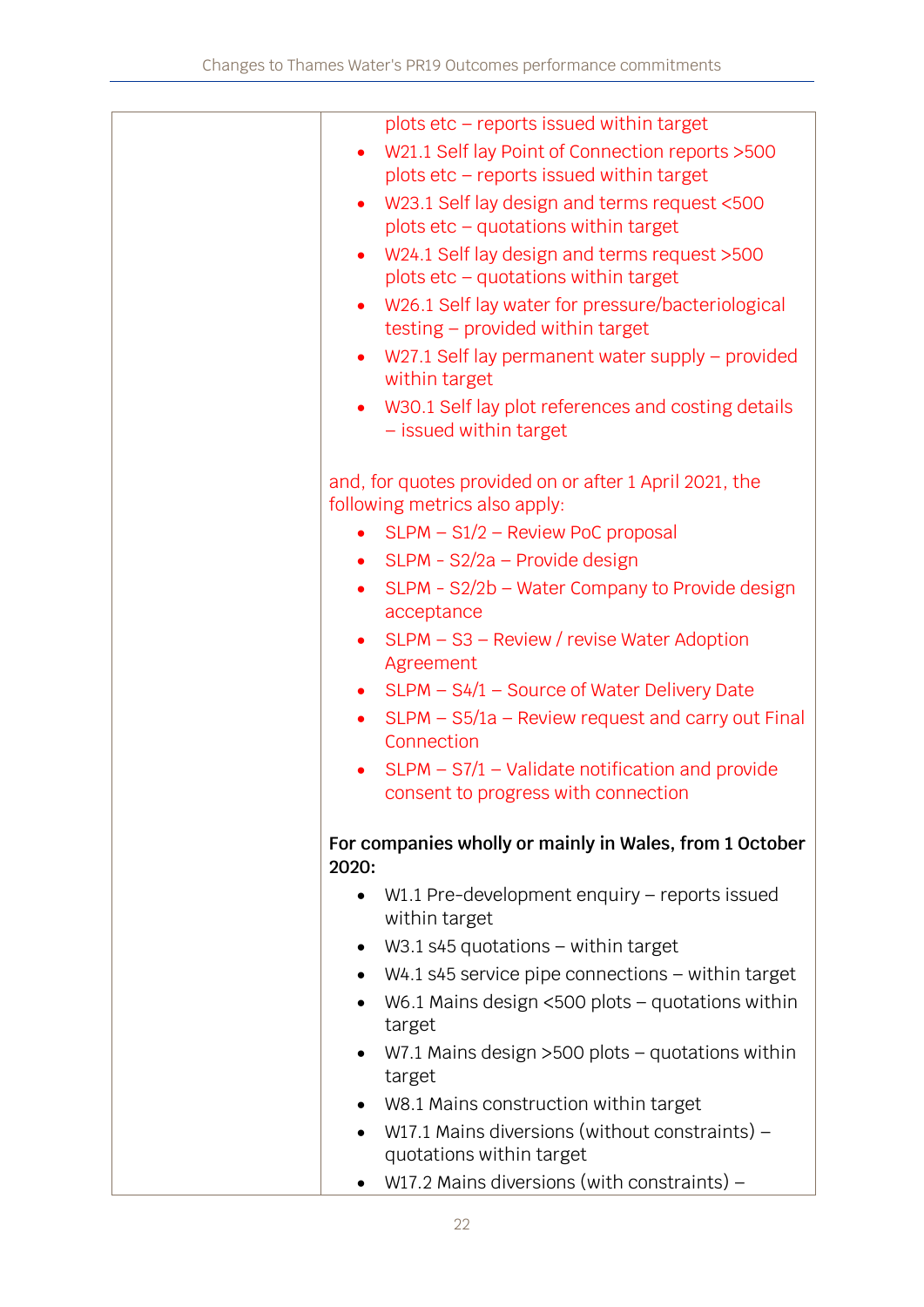| quotations within target                                                                             |
|------------------------------------------------------------------------------------------------------|
| W18.1 Mains diversions -                                                                             |
| construction/commissioning within target                                                             |
| W20.1 Self lay Point of Connection report < 500<br>$\bullet$                                         |
| plots etc - reports issued within target                                                             |
| W21.1 Self lay Point of Connection reports > 500<br>$\bullet$                                        |
| plots etc - reports issued within target                                                             |
| W23.1 Self lay design and terms request <500                                                         |
| plots etc - quotations within target                                                                 |
| W24.1 Self lay design and terms request >500<br>$\bullet$                                            |
| plots etc - quotations within target                                                                 |
| W26.1 Self lay water for pressure/bacteriological<br>$\bullet$<br>testing - provided within target   |
| W27.1 Self lay permanent water supply – provided<br>$\bullet$<br>within target                       |
| W30.1 Self lay plot references and costing details<br>- issued within target                         |
| $S1.1$ Pre-development enquiry – reports issued<br>$\bullet$<br>within target                        |
| S3.1 Sewer requisition design - offers issued<br>$\bullet$<br>within target                          |
| $S4.1$ Sewer requisition – constructed and<br>$\bullet$                                              |
| commissioned within agreed extension                                                                 |
| S7.1 Adoption legal agreement - draft agreements<br>$\bullet$<br>issued within target                |
| WN1.1 % of confirmations issued to the applicant<br>within target period                             |
| WN2.2 % Bulk supply offer letters issued to the<br>applicant within target period                    |
| WN4.1 % of main laying schemes constructed and<br>$\bullet$<br>commissioned within the target period |
| WN4.2 % of testing supplies provided within target<br>$\bullet$<br>period                            |
| WN4.3 % of permanent supplies made available<br>$\bullet$<br>within the target period                |
| SN2.2 % Bulk discharge offer letters issued to the<br>applicant within target period                 |
| SN4.1 % of main laying schemes constructed and<br>$\bullet$                                          |
| commissioned within the target period                                                                |
| For each metric, a percentage is reported and a simple                                               |
| average of these metrics is taken. This is rescaled to be                                            |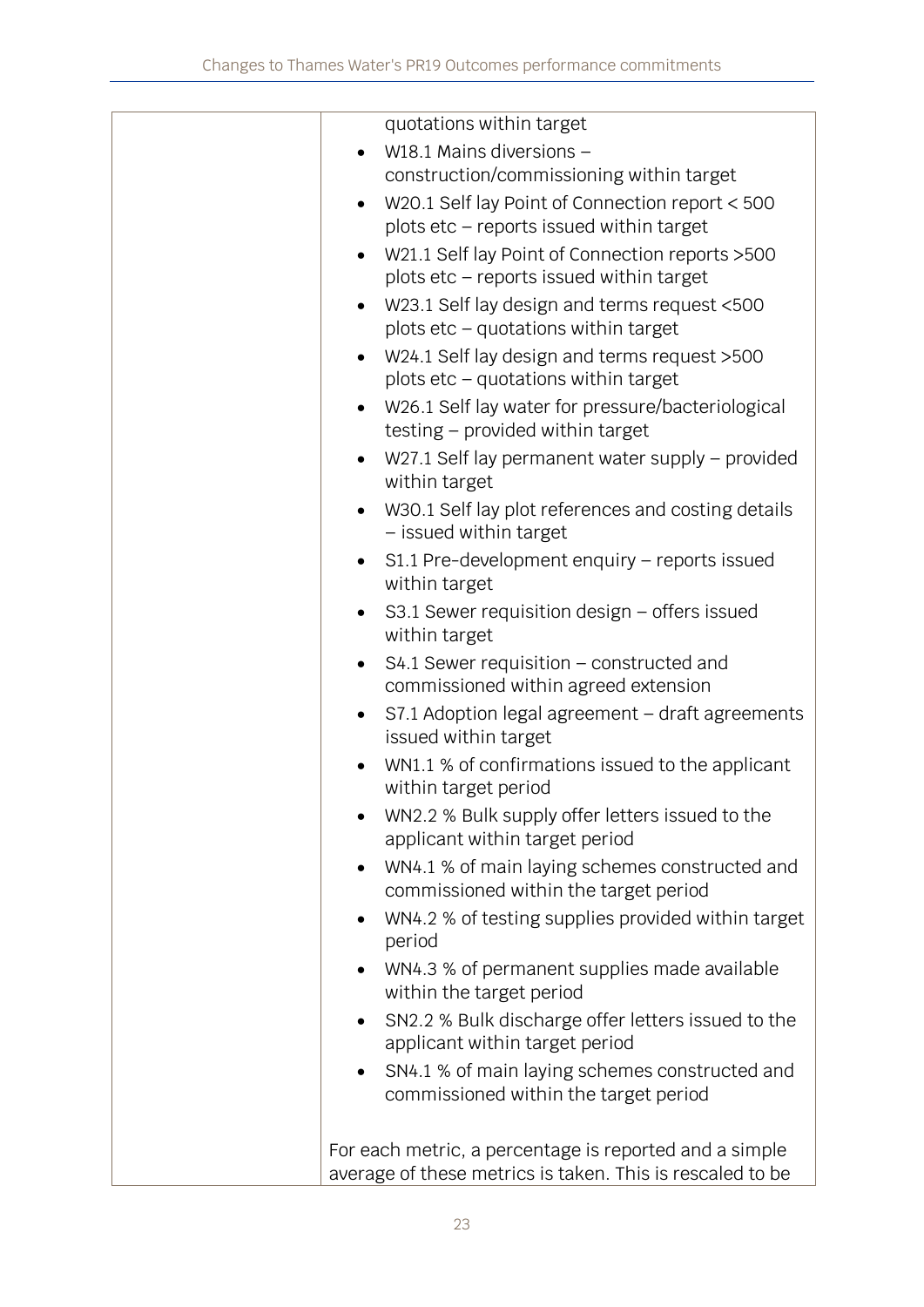| out of 100 to form the score for the quantitative<br>component of D-MeX. For the 2020-21 reporting year<br>only, companies are to separately calculate their<br>performance against the metrics that apply in each half-<br>year period and the annual score for the quantitative<br>component will be an average of these two half-year<br>scores. |
|-----------------------------------------------------------------------------------------------------------------------------------------------------------------------------------------------------------------------------------------------------------------------------------------------------------------------------------------------------|
| The full definition for each metric is on Ofwat's website:<br>https://www.ofwat.gov.uk/outcomes-definitions-pr19/                                                                                                                                                                                                                                   |

# Water quality events

#### **PR19TMS\_BW09**

The detail for this performance commitment is set out on pages 50-52.

Version 3.0 of this change log makes the following changes:

On [page 50](https://www.ofwat.gov.uk/wp-content/uploads/2019/12/PR19-final-determinations-Thames-Water-–-Outcomes-performance-commitment-appendix.pdf#page=51), in the 'Performance commitment definition and parameters' table for:

| Additional<br>detail on<br>measurement<br>units | Each event is independently assessed by the DWI which<br>assigns it a category score. The following category definitions<br>are taken from the DWI's "Guidance on notification of events,<br>August 2009" document.                                                                                                                                     |
|-------------------------------------------------|---------------------------------------------------------------------------------------------------------------------------------------------------------------------------------------------------------------------------------------------------------------------------------------------------------------------------------------------------------|
|                                                 | • 'Category 1. Not significant' – least potential negative impact<br>on public confidence in the water supply.                                                                                                                                                                                                                                          |
|                                                 | • 'Category 2. Minor' – some potential for negative impact on<br>public confidence in the water supply, but not requiring<br>significant level of investigation.                                                                                                                                                                                        |
|                                                 | • 'Category 3. Significant' – potential for negative impact on<br>public confidence in the water supply requiring a detailed<br>investigation and assessment of the event by a warranted<br>Inspector.                                                                                                                                                  |
|                                                 | • 'Category 4. Serious' – significant potential for negative<br>impact on public confidence in the water supply requiring a<br>detailed investigation and assessment of the event by a<br>warranted Inspector, possibly with additional internal and<br>external support (to be determined on initial assessment of the<br>circumstances of the event). |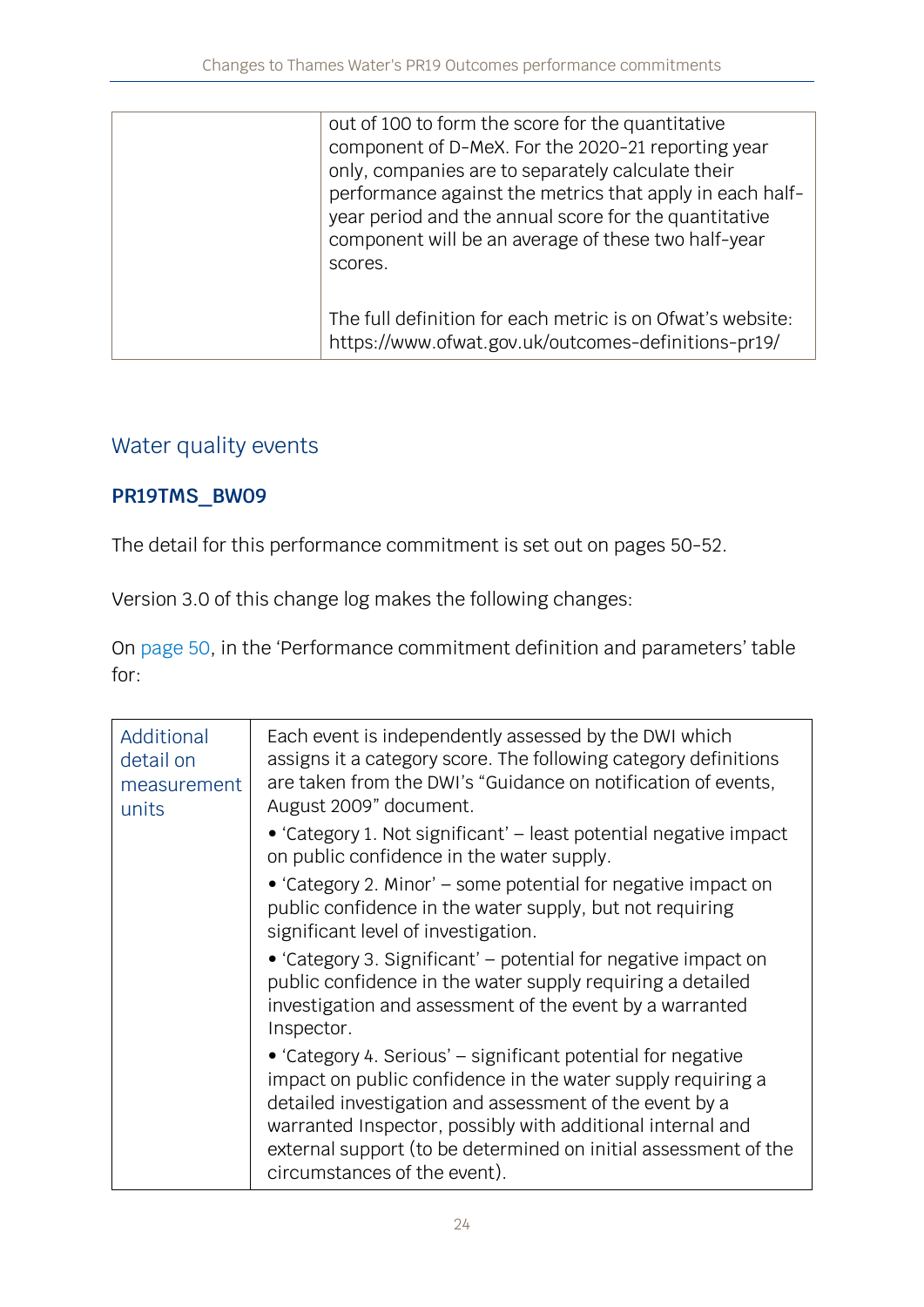| • 'Category 5. Major' - significant potential for negative impact<br>on public confidence in the water supply requiring a detailed<br>investigation and assessment of the event by a warranted<br>Inspector with additional internal and external support at all<br>seniority levels (to be determined on initial assessment of the<br>circumstances of the event).                |
|------------------------------------------------------------------------------------------------------------------------------------------------------------------------------------------------------------------------------------------------------------------------------------------------------------------------------------------------------------------------------------|
| This performance commitment is a measure of the number of<br>category 3, 4 and 5 water quality events that have impacted<br>customers. The DWI set out event notification criteria in their<br>document "Guidance on the notification of events, August<br>2009". The company's internal triggers apply this guidance to<br>enable it to be consistent in its event notifications. |

Read:

| Additional<br>detail on<br>measurement<br>units | Each event is independently assessed by the DWI which assigns<br>it a category score out of following 5 categories.<br>• Not significant (Category 1)<br>• Minor (Category 2)<br>• Significant (Category 3)<br>• Serious (Category 4)<br>• Major (Category 5)                                                                                                                    |
|-------------------------------------------------|----------------------------------------------------------------------------------------------------------------------------------------------------------------------------------------------------------------------------------------------------------------------------------------------------------------------------------------------------------------------------------|
|                                                 | This performance commitment is a measure of the number of<br>category 3, 4 and 5 water quality events that have impacted<br>customers. The DWI set out event notification criteria in their<br>document "Guidance on the notification of events, July 2019".<br>The company's internal triggers apply this guidance to enable it<br>to be consistent in its event notifications. |

# **Pollution incidents**

## **PR19 TMS\_ES01**

The detail for this performance commitment is set out on pages 30-32.

Version 3.0 of this change log makes the following changes: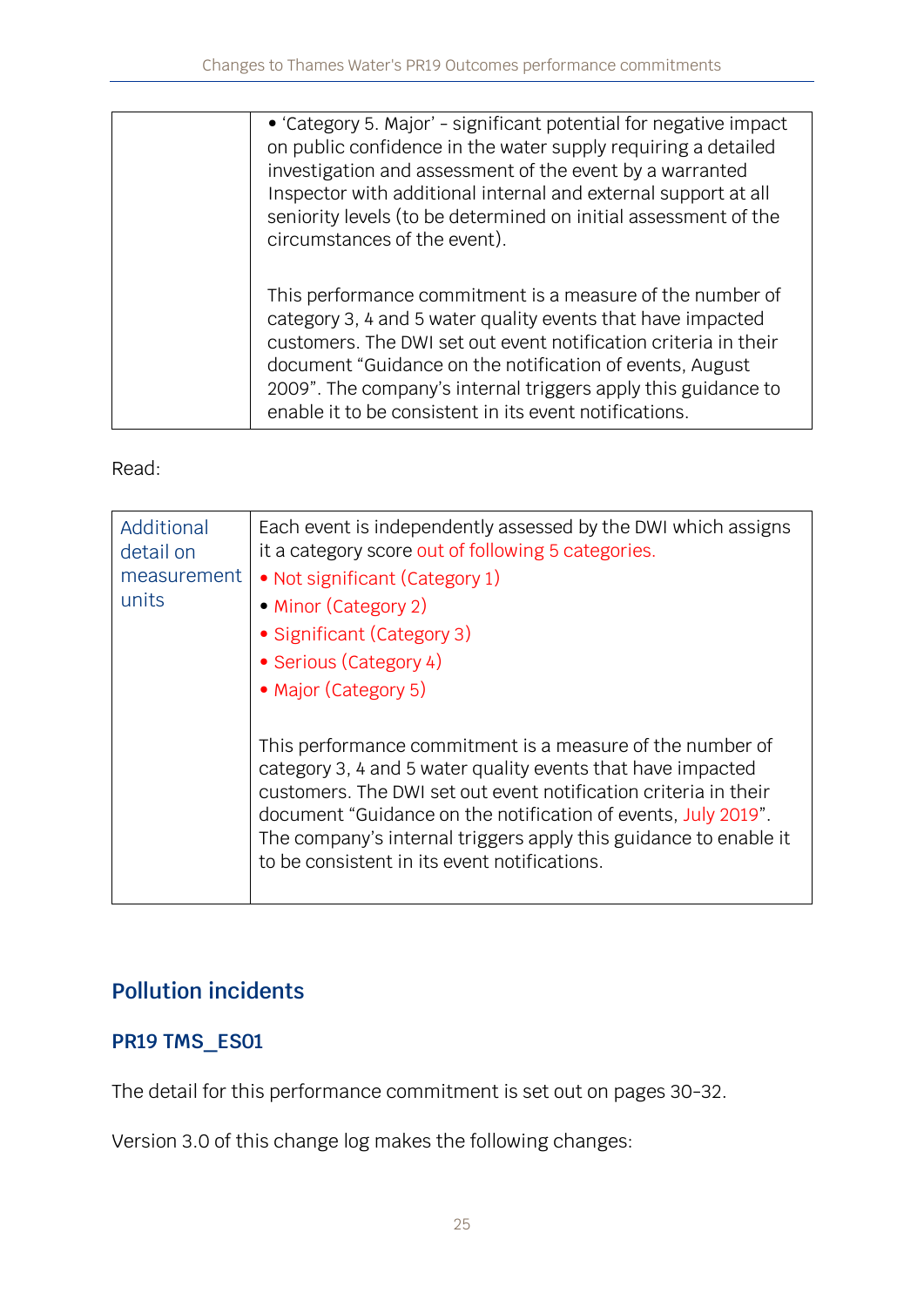On [page 30](https://www.ofwat.gov.uk/wp-content/uploads/2019/12/PR19-final-determinations-Thames-Water-%E2%80%93-Outcomes-performance-commitment-appendix.pdf#page=31), in the 'Performance commitment definition and parameters' table for:

| <b>Detailed</b><br>definition of<br>performance<br>measure | Pollution Incidents is defined in the following guidance for $PR19 -$<br>Water & Sewerage Company Environmental Performance Assessment<br>(EPA) Methodology (version 3). Published November 2017 by the<br>Environment Agency. |
|------------------------------------------------------------|--------------------------------------------------------------------------------------------------------------------------------------------------------------------------------------------------------------------------------|
|                                                            | https://www.ofwat.gov.uk/wpcontent/uploads/2017/12/WatCoPerfEPA<br>methodology_v3- Nov-2017-Final.pdf                                                                                                                          |
|                                                            | The total number of pollution incidents (categories 1 to 3) per<br>10,000km of sewer length for which the company is responsible in a<br>calendar year.                                                                        |

#### Read:

 $\mathbf{r}$ 

 $\overline{\phantom{a}}$ 

| <b>Detailed</b><br>definition of<br>performance<br>measure | From 1st April 2021, for companies operating mainly in England (ie<br>Anglian Water, Northumbrian Water, Southern Water, Severn Trent<br>Water, South West Water, Thames Water, United Utilities, Wessex<br>Water and Yorkshire Water) pollution incidents is defined in the<br>reporting guidance for Water & Sewerage Company Environmental<br>Performance Assessment (EPA) Methodology version 9 released by<br>the Environment Agency in May 2021. |
|------------------------------------------------------------|--------------------------------------------------------------------------------------------------------------------------------------------------------------------------------------------------------------------------------------------------------------------------------------------------------------------------------------------------------------------------------------------------------------------------------------------------------|
|                                                            | EPA version 9 is published on our website here: Environment Agency<br>water and sewerage company Environmental Performance<br>Assessment (EPA) methodology (version 9) for 2021 to 2025 - Ofwat                                                                                                                                                                                                                                                        |
|                                                            | From 1st April 2021, for companies operating mainly in Wales (ie<br>Hafren Dyfrdwy and Dŵr Cymru) pollution incidents is defined in the<br>reporting guidance for Water & Sewerage Company Environmental<br>Performance Assessment (EPA) Methodology version 8 released by<br>Natural Resources Wales in May 2021.                                                                                                                                     |
|                                                            | EPA version 8 is published on our website here:<br>https://www.ofwat.gov.uk/publication/environment-agencys-epa-<br>methodology/%C2%A0                                                                                                                                                                                                                                                                                                                 |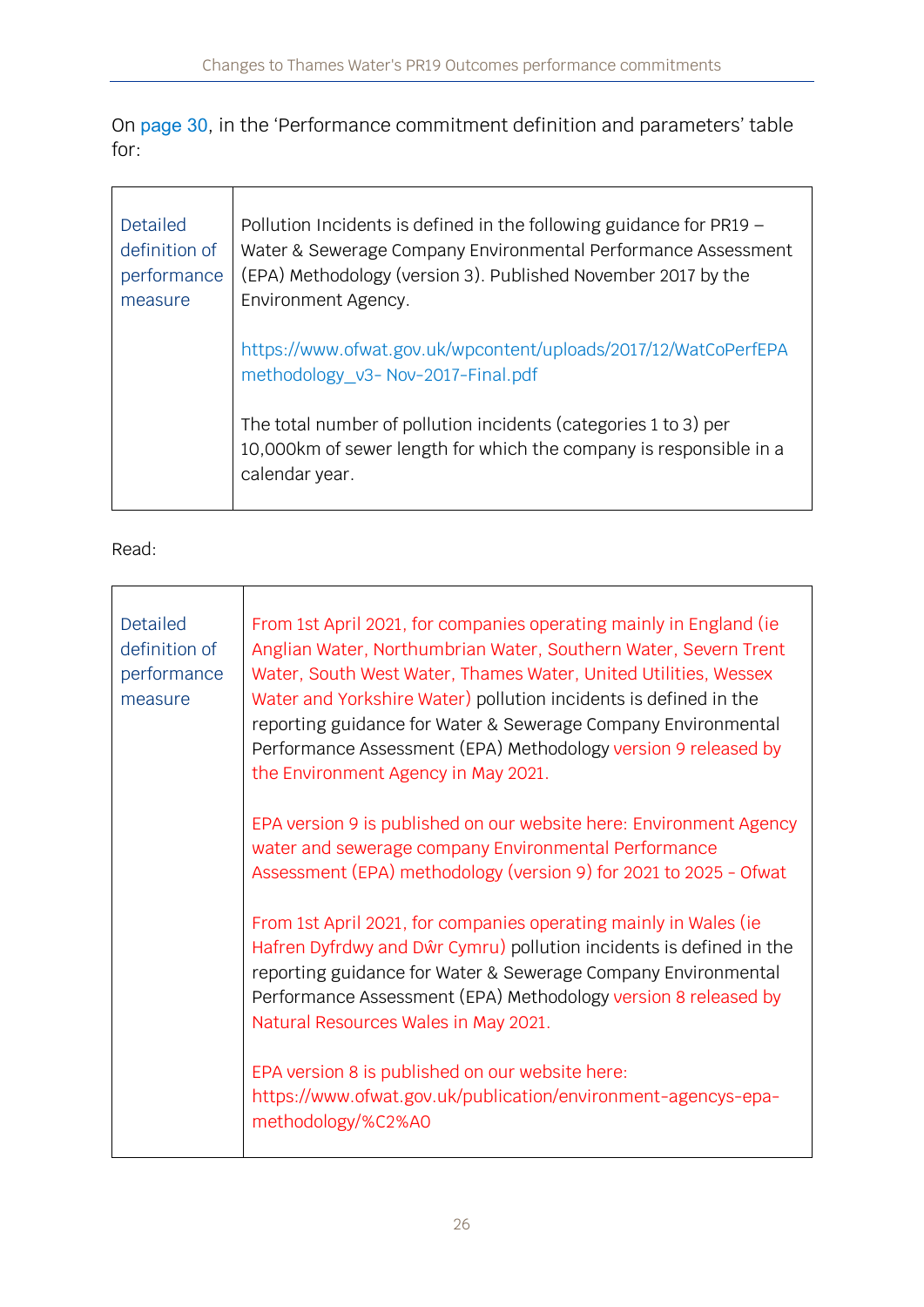| Pollution incidents is reported as the total number of pollution     |
|----------------------------------------------------------------------|
| incidents (categories 1 to 3) per 10,000km of sewer length for which |
| the company is responsible in a calendar year. In comparison to EPA  |
| version 8, EPA version 9 contains a minor update to the sewer        |
| lengths of one company operating in England. The methodologies       |
| are otherwise equivalent with regards to reporting of pollution      |
| incidents.                                                           |
|                                                                      |

## **Treatment works compliance**

#### **PR19TMS\_CS01**

The detail for this performance commitment is set out on pages 38-40.

Version 3.0 of this change log makes the following changes:

On [page 38](https://www.ofwat.gov.uk/wp-content/uploads/2019/12/PR19-final-determinations-Thames-Water-%E2%80%93-Outcomes-performance-commitment-appendix.pdf#page=39), in the 'Performance commitment definition and parameters' table for:

| Detailed<br>definition of<br>performance<br>measure | Treatment works compliance is defined in the reporting guidance for<br>PR19 - Water & Sewerage Company Environmental Performance<br>Assessment (EPA) Methodology (version 3). Published November 2017<br>by the Environment Agency. |
|-----------------------------------------------------|-------------------------------------------------------------------------------------------------------------------------------------------------------------------------------------------------------------------------------------|
|                                                     | https://www.ofwat.gov.uk/wpcontent/uploads/2017/12/WatCoPerfEPA<br>methodology_v3- Nov-2017-Final.pdf                                                                                                                               |
|                                                     | The discharge permit compliance metric is reported as the number of<br>failing sites (as a percentage of the total number of discharges) and<br>not the number of failing discharges.                                               |

| Detailed                                                        | From 1st April 2021, for companies operating mainly in England (ie) |
|-----------------------------------------------------------------|---------------------------------------------------------------------|
| definition of                                                   | Anglian Water, Northumbrian Water, Southern Water, Severn Trent     |
| Water, South West Water, Thames Water, United Utilities, Wessex |                                                                     |
|                                                                 | Water and Yorkshire Water) treatment works compliance is defined in |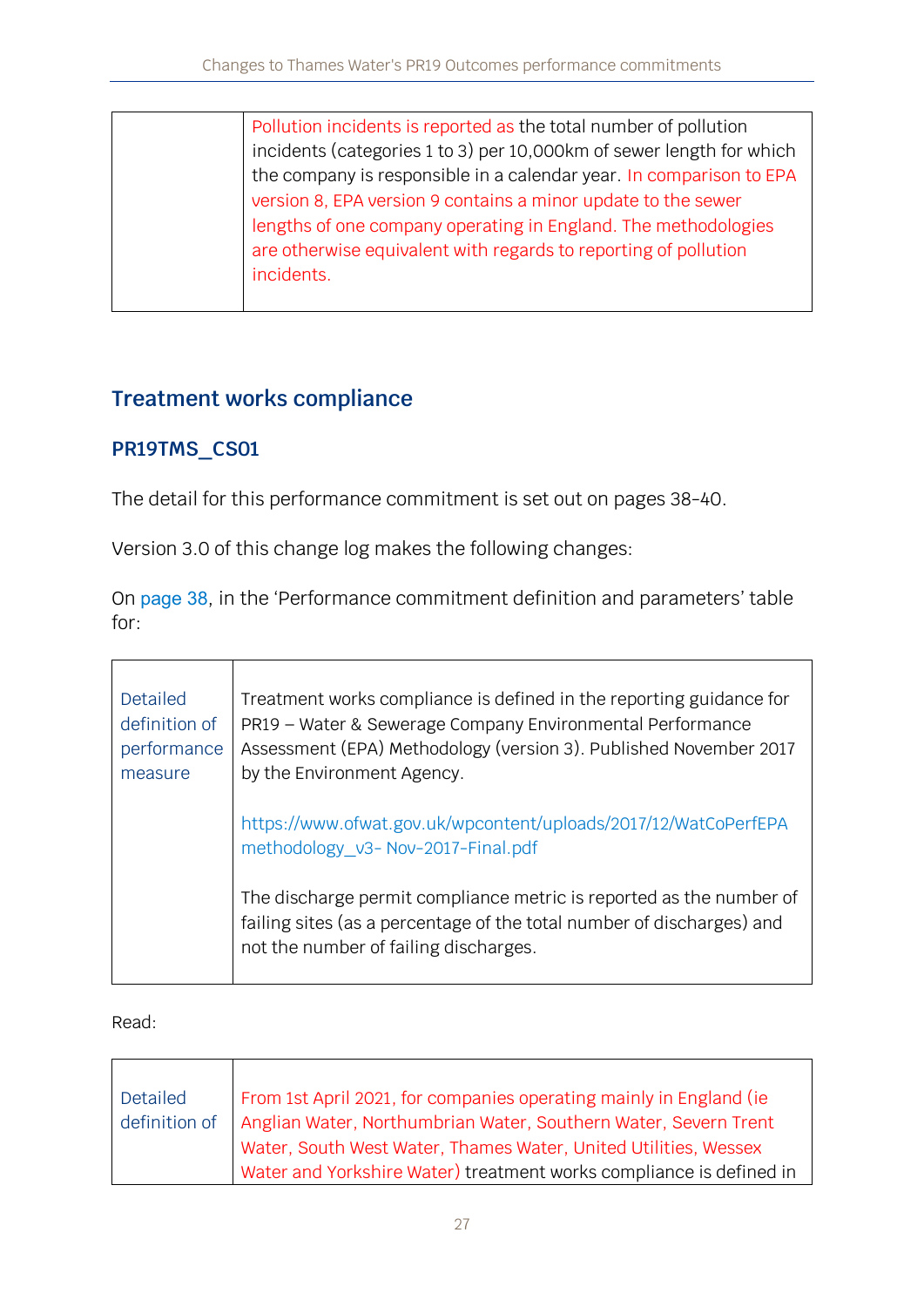| performance<br>measure | the reporting guidance for Water & Sewerage Company Environmental<br>Performance Assessment (EPA) Methodology version 9 released by the<br>Environment Agency in May 2021.                                                                                                                                                |
|------------------------|---------------------------------------------------------------------------------------------------------------------------------------------------------------------------------------------------------------------------------------------------------------------------------------------------------------------------|
|                        | EPA version 9 is published on our website here: Environment Agency<br>water and sewerage company Environmental Performance<br>Assessment (EPA) methodology (version 9) for 2021 to 2025 - Ofwat                                                                                                                           |
|                        | From 1st April 2021, for companies operating mainly in Wales (ie<br>Hafren Dyfrdwy and Dŵr Cymru) treatment works compliance is<br>defined in the reporting guidance for Water & Sewerage Company<br>Environmental Performance Assessment (EPA) Methodology version 8<br>released by Natural Resources Wales in May 2021. |
|                        | EPA version 8 is published on our website here:<br>https://www.ofwat.gov.uk/publication/environment-agencys-epa-<br>methodology/%C2%A0                                                                                                                                                                                    |
|                        | There are no differences between methodologies which result in<br>different impacts on reporting of treatment works compliance<br>performance commitments for companies operating in England or<br>Wales.                                                                                                                 |
|                        | The discharge permit compliance metric is reported as the number of<br>failing sites (as a percentage of the total number of discharges) and<br>not the number of failing discharges.                                                                                                                                     |

# **Per capita consumption**

#### **PR19TMS\_BW05**

The detail for this performance commitment is set out on pages 12-15.

Version 5.0 of this change log makes the following changes:

On [page 13](https://www.ofwat.gov.uk/wp-content/uploads/2019/12/PR19-final-determinations-Thames-Water-%E2%80%93-Outcomes-performance-commitment-appendix.pdf#page=14), in the 'Performance commitment definition and parameters' table for: